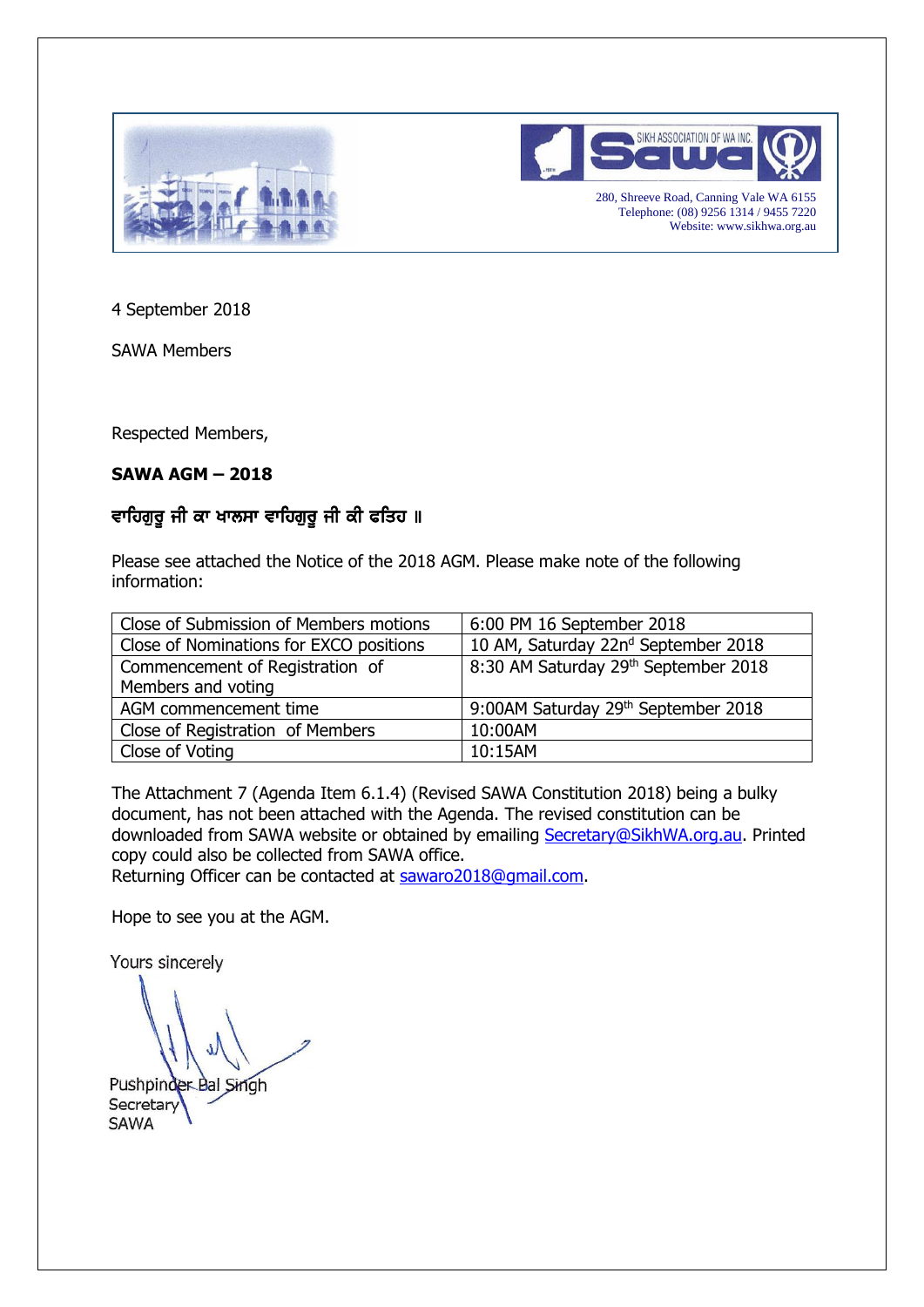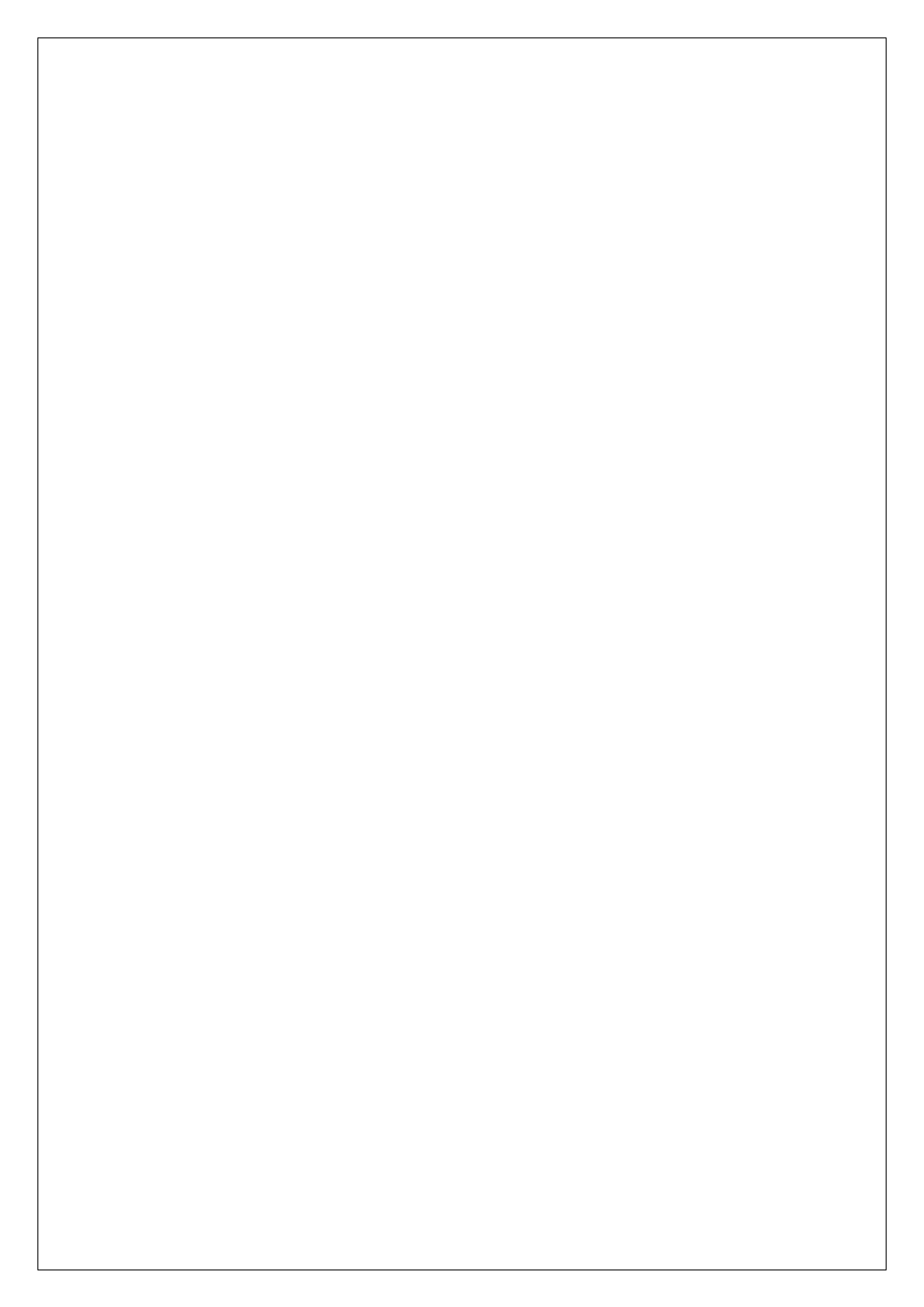



### **NOTICE OF ANNUAL GENERAL MEETING**

To: All financial Members

### **NOTICE OF ANNUAL GENERAL MEETING TO BE HELD ON 29 SEPTEMBER 2018**

Please note that the Annual General Meeting of SAWA for the year 2018 will be held as follows:

**Date: Saturday, 29 September 2018 Location: Gurdwara premises at 280 Shreeve Road, Canning Vale Time: 9:00AM**

The Agenda and order of business to be transacted will be as follows:

- 1 Meeting Called to Order (Official opening, attendance and apologies)
- 2 President's Report **(Attachment 1)**
- 3 Confirmation of the minutes of the last General Meetings (GMs)
- 3.1 AGM held on 30 September 2017 **(Attachment 2)**

The Draft Minutes of the 2017 AGM were posted on the SAWA website and Notice Board shortly after the AGM. No comments were received from any member of the Sangat.

Proposed Motion:

That the minutes of the Annual General Meeting held on 30 September 2017 presented at **Attachment 2** be confirmed as true record of the proceedings.

Proposer: Seconder:

### 3.2 SGM held on 13 January 2018 **(Attachment 3)**

The Draft Minutes of the Special General Meeting (SGM) held on 13 January 2018 were posted on the SAWA website and Notice Board shortly after the SGM. No comments were received from any member of the Sangat.

Proposed Motion:

That the minutes of the Special General Meeting held on 13 January 2018 presented at Attachment 3 be confirmed as true record of the proceedings.

Proposer: Seconder: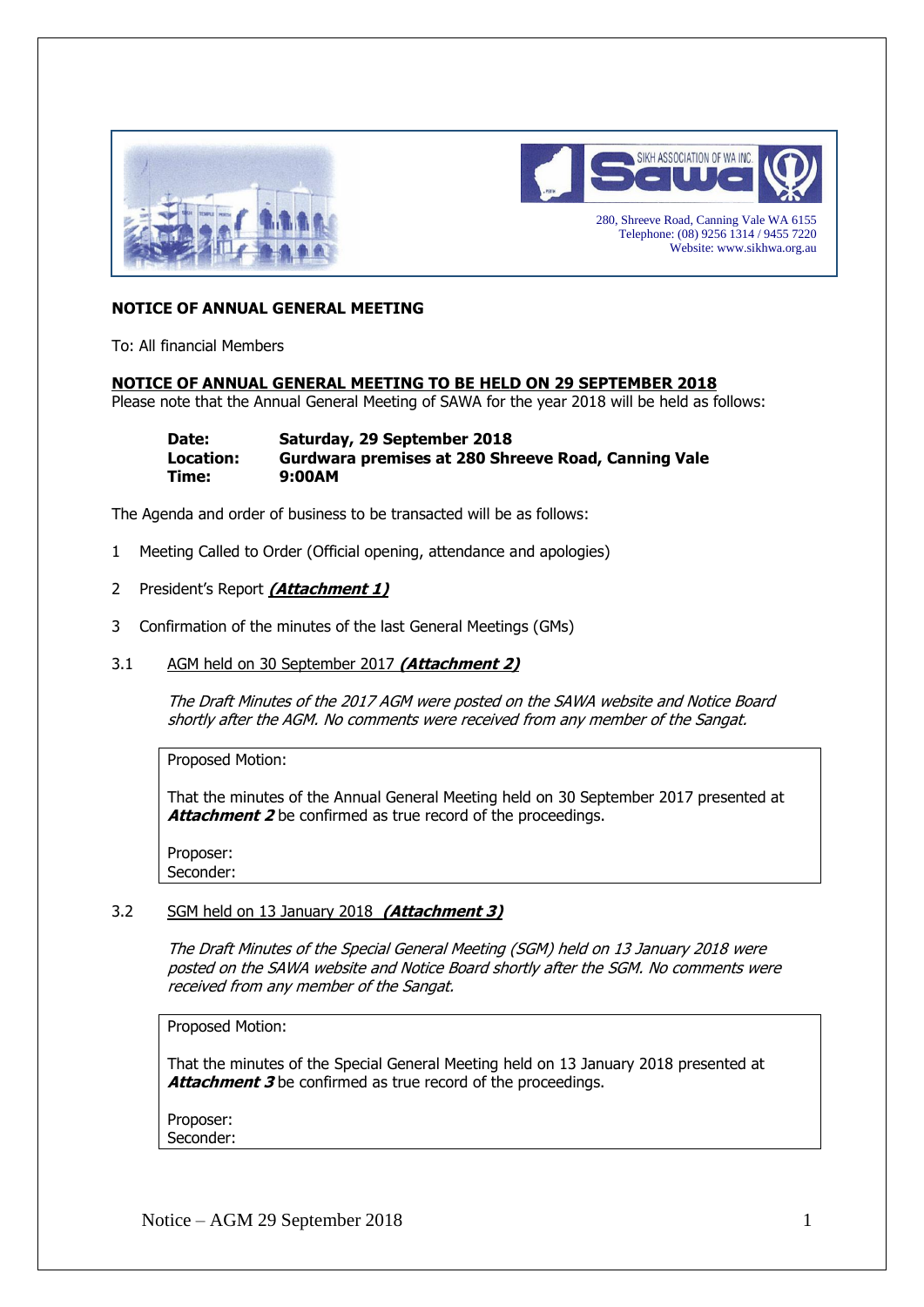4 Presentation and acceptance of the Association's financial statements for the financial year ending 30 June 2018 **(Attachment 4)**

Proposed Motion:

That the Association's financial statements for the financial year ending 30 June 2018, presented at **Attachment 4** be accepted.

Proposer: Seconder:

5 Presentation and acceptance of the auditors' report **(Attachment 4)**;

Proposed Motion:

That the Auditors report presented at **Attachment 4** be accepted.

Proposer: Seconder:

### 6 Deliberation on Motions

### 6.1 Ordinary Motions proposed by EXCO

### 6.1.1 Past AGM Resolutions

A progress report of the active resolutions is presented at **Attachment 5.**

| <b>Proposed Motion</b>                                                                     |
|--------------------------------------------------------------------------------------------|
| That the progress report of current resolutions appearing at <b>Attachment 5</b> be noted. |
| Proposer<br>Seconder                                                                       |

#### 6.1.2 Membership fee

Current Membership Fees are \$350 for Life Members and \$35 for Ordinary and Associate Members. It is proposed to maintain the same for 2018/19

Proposed Motion:

i That the membership fee for Life Members be set at - \$350

ii That the annual membership fee for Ordinary and Associate Members be set \$35

Proposer: Seconder:

### 6.1.3 Kitchen Extensions and School Building

Kitchen Renovation Sub-committee's report detailing the progress to date is presented at **Attachment 6.**

Notice – AGM 29 September 2018 2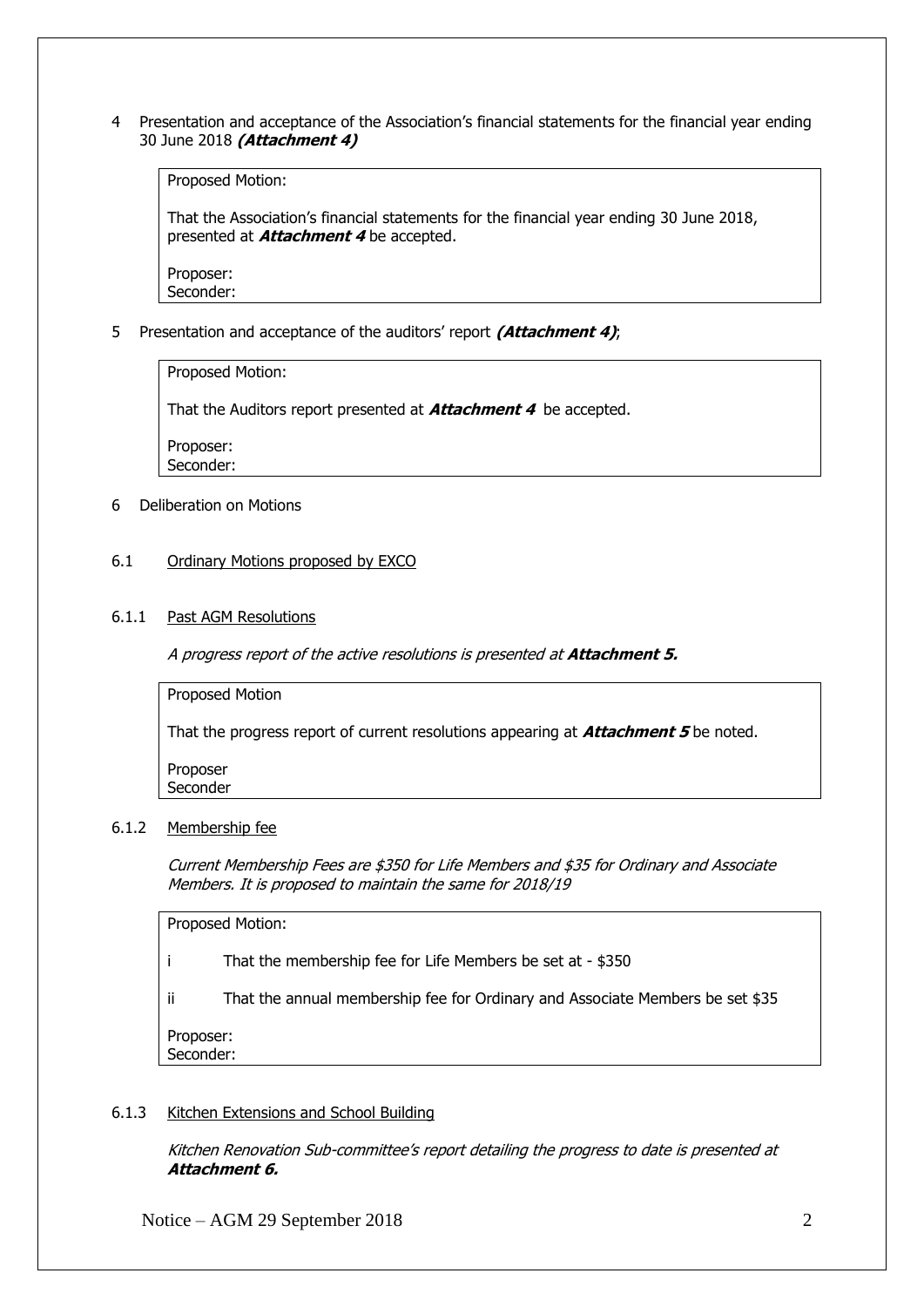Proposed Motion:

That the Kitchen Renovation sub-committee's report on the construction of kitchen extensions and school building, presented at **Attachment 6** be noted

Proposer: Seconder:

### 6.1.4 SAWA Constitution Review

The new Associations Incorporation Act 2015 came in effect from  $1^{st}$  July 2016. A transition period was provided until 1st July 2019 to all incorporated associations to review their Rules (Constitution) to ensure that compliance with the new Act., more specifically with the requirements listed in Schedule 1 of the Act. The Management Committees of Associations were authorised to make changes to their rules without the need for passing a special resolution at a general meeting, if the changes were made solely for the purpose of compliance. SAWA EXCO reviewed its constitution and made necessary changes to ensure compliance. The revised Constitution as adopted by the EXCO is presented at **Attachment 7.** The revised constitution was submitted to the Department 1 July 2018, which was accepted by the Department and came into effect no 3 July 2018.

Proposed Motion:

That the revised constitution of SAWA 2018 edition as presented at **Attachment 7** be received.

Proposer: Seconder:

### 6.1.5 Refurbishment of Gurudwara Sahib

The current building is 18 years old. With the rapid growth in visiting devotees the building is in dire need of maintenance repairs and improvements. New community age groups needs have arisen. Building aesthetics are looking worn out which has created a need for a budget to be put aside to facilitate the same.

### Proposed Motion:

That a sum of \$ 200,000 be approved for the refurbishment of Gurudwara Sahib for the following:

- i Replacing carpets in Prayer Hall & painting the whole Building after completion of Kitchen & Office/School extension including repair work where needed
- ii Replacing old furniture & fittings
- iii Extending Patio up to the toilets
- iv Installation of Air Curtains to Kitchen & Prayer hall doors
- v Replace Kitchen roller doors with suitable doors to keep out the draft
- vi Installation of new balustrades around the first floor.

Proposer: Prem Singh Judge Seconder: Gurdarshan Singh Kailley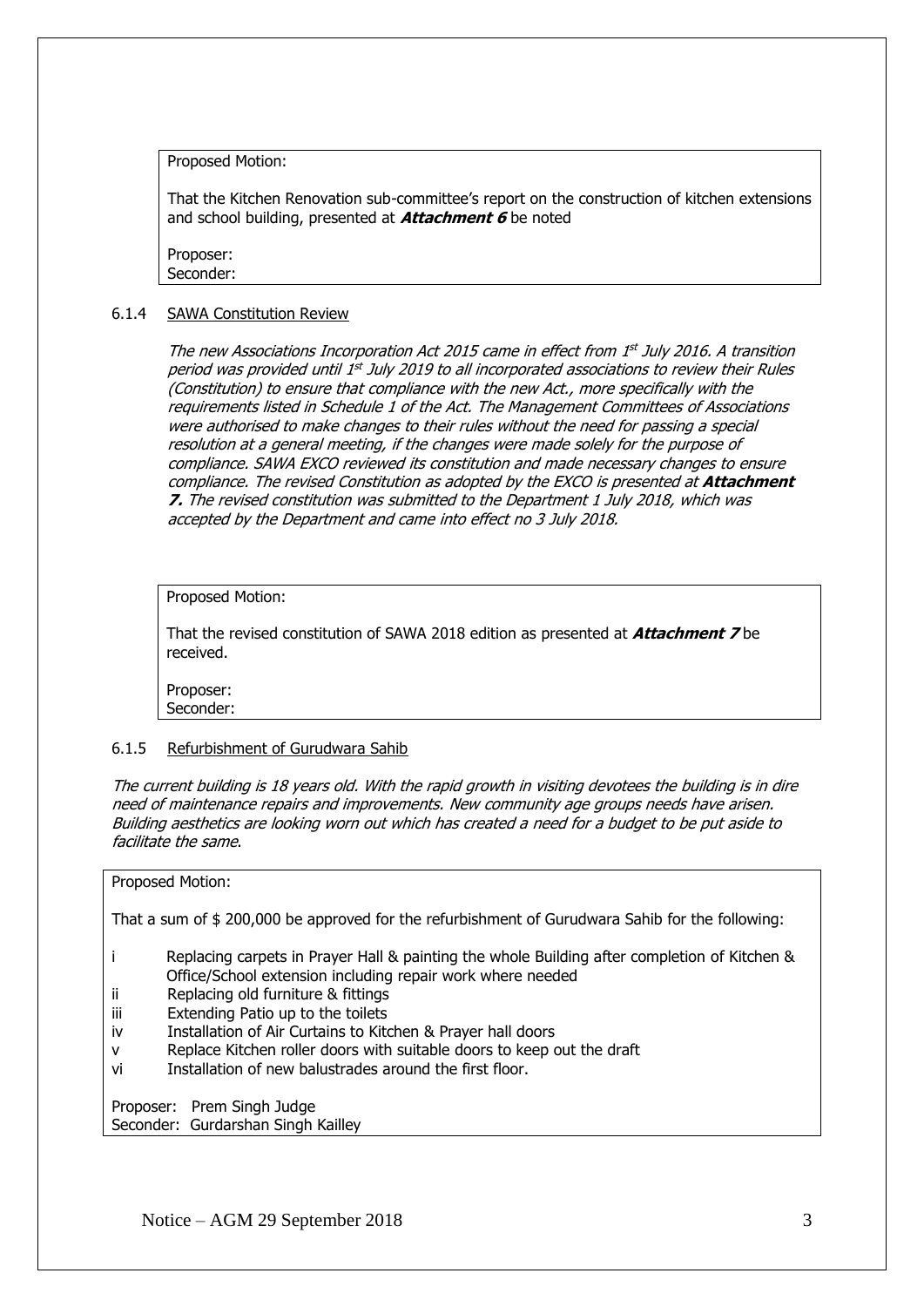### 6.1.6 Sikh Games in Perth 2020

Perth has been given the honour to host Sikh Games in 2020. An organising committee has been established and president of the SAWA is chairman of the organising committee. Some considerable amounts of efforts and financial resources will be required to host this event successfully. SAWA had played a lead role in organising the games in the past and expected to play a vital role in planning and coordinating Sikh games in 2020. Funding usually comes from gurudwaras, members of community and grants. The organising committee requires working capital well in advance to kick start organising process. This ordinary motion is to provide the working capital for the organising committee to facilitate the planning and coordinating process.

Proposed Motion:

i. That SAWA EXCO is directed to advance \$60,000 to the Sikh Games 2020 Organising Committee, in order to plan, organise and coordinate the games in 2020. Any residual amount (if any) will be refunded to SAWA.

Proposer: Gurdarshan Singh Kailley

Seconder: Prem Singh Judge

### 6.2 Ordinary Motions with financial implications submitted by Members

{In accordance with SAWA Constitution members may submit their Motions having financial implications by 30 June}

**NIL**

### 6.3 Ordinary Motions Submitted by Members

{Members may submit their Motions by 6:00 PM 16 September 2017}

7 Endorsement of the Auditors;

In accordance with the constitutional requirement the outgoing EXCO recommends Harpreet Singh Cheema & Harveer Singh Sekhon to be appointed as Auditors.

### Proposed Motion:

That Harpreet Singh Cheema & Harveer Singh Sekhon be appointed as Auditors for the 2018/19 financial year.

Proposer: Seconder: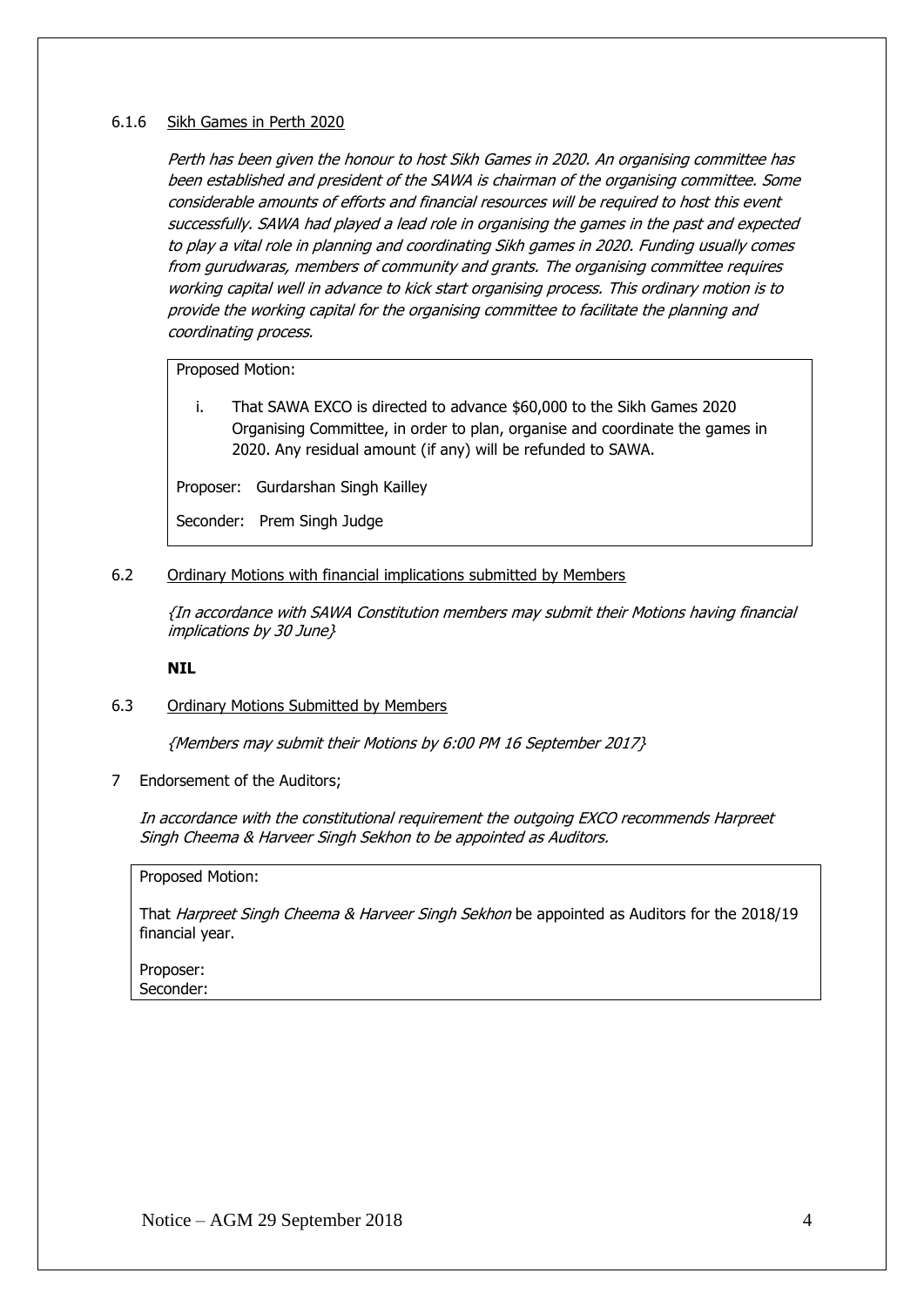8 Authorization of incoming EXCO expenditure limit for all elements linked to a single event.

Last year the expenditure limit for the EXCO for any single project was \$35,000. AGM may authorize the same or a different limit for the 2018/19 financial year. EXCO recommends that this limit be kept the same at \$35,000.

Proposed Motion: That the expenditure limit for the 2018/19 EXCO for all elements linked to a single event be set at  $\$$  \_\_\_\_\_\_\_\_\_\_\_\_\_\_\_\_\_\_\_\_\_. Proposer: Seconder: 9 Such other matters specified in the Notice convening the AGM;

- Nil
- 10 Declaration of election results and appointment of office bearers of the EXCO;

The elections will be conducted as advised in the Returning Officer's Notice (Schedule A).

11 Elected President's address / Meeting Closed

Pushpinder Bal Singh **Secretary** SAWA Dated: 4 September 2018

### **NOTE:**

1. No business other than listed on the agenda will be transacted at the AGM.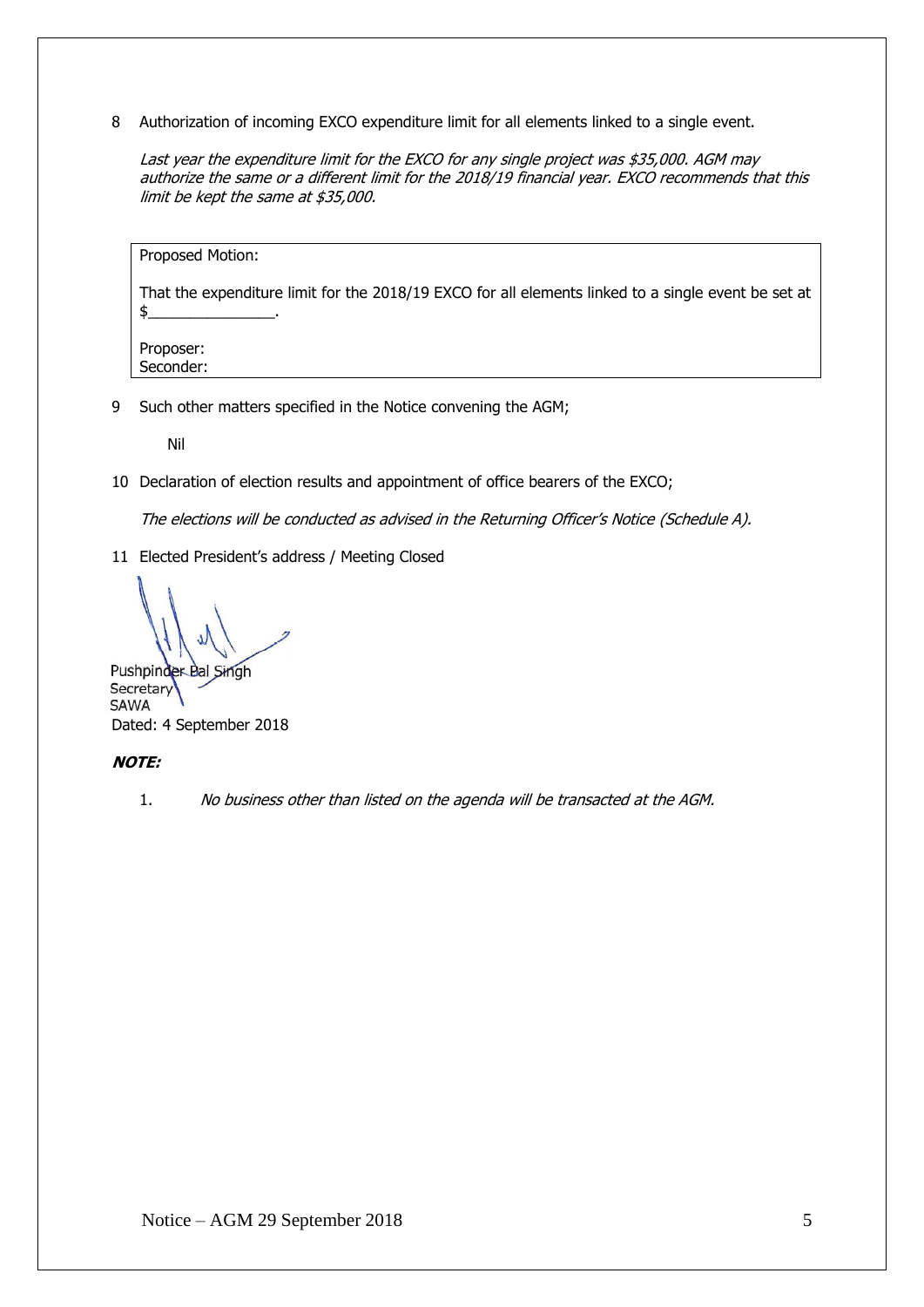Respected Sadh Sangat JI,

# ਵਾਹਿਗੁਰੂ ਜੀ ਕਾ ਖਾਲਸਾ ਵਾਹਿਗੁਰੂ ਜੀ ਕੀ ਫਤਿਹ ॥

It gives me a great sense of pride that with the blessings of Waheguru and collective approach from our community, SAWA EXCO, Trustees and Volunteers, we as an integrated team, have achieved amazing and commendable outcomes in this term. Apart from the day to day running of Gurdwara Sahib, the year has been full of constructive activities/work resulting in a very fruitful and satisfying year.

- ➢ The Australian Sikh Heritage Trail (Adenia Park) has emerged as a symbolic monument for the Sikh Community, not in WA only but also at a National level, the Environment minister, Stephen Dawson, officially opened the trail along with Cannington MLA Bill Johnston and the City of Canning Mayor. Most of you are acquainted with the historic significance, this site was allocated as a separate Sikh cremation place in 1932. The Sikh Association of WA came to know about this fact in 1992 and laid a plaque in honour of Sikh pioneers. Since 2007, SAWA has organised a commemoration day on the first weekend of March, every year to pay tribute to ANZAC and pioneer Sikhs. Australian Sikh Heritage Association has worked hard to convert this park into a Heritage Trail. I congratulate the whole community for achieving this milestone and appreciate your support and generosity in accomplishing this momentous task. This historic site is rapidly becoming a point of interest within our wider community. Hon Alan Tudge MP, the Minister for Citizenship and Multicultural Affairs, visited the site while on his tour to WA and was extremely impressed with the efforts of our small community.
- ➢ To celebrate our robust culture, Vaisakhi Mela was held at South Perth foreshore on 5<sup>th</sup> May 2018. This fun filled family event was enjoyed by a large number of people from all age groups. Hon Paul Papalia MLA, Minister for Citizenship and Multicultural Interests, Mr John McGrath MLA South Perth, Mr Yaz Mubaraki MLA Jandakot, Cr Sue Doherty, Mayor of South Perth, Cr Glenn Dewhurst, Mayor of Gosnells and Consulate General of India Mr Amit Mishra also attended the event.

Our aim is to make this an annual event, showcasing our vibrant culture and rich heritage and at the same time provide a platform for our youth to stay connected with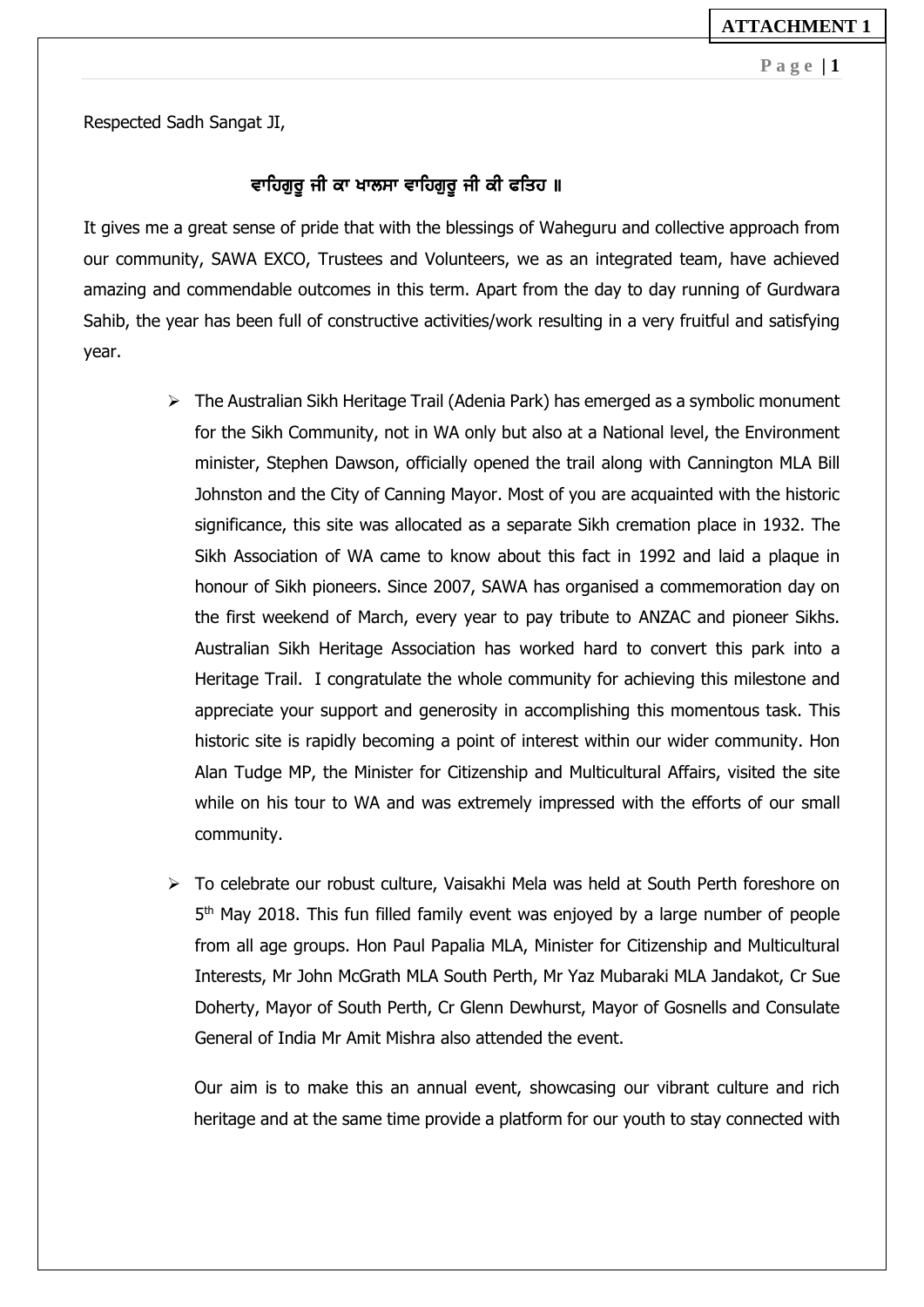their culture through folk songs, dances and skits. Thanks to all the sponsors, participants and organisers. A special thanks to Punjabi School, Virsa club, Punjabi Sath, PCSC, ASHA and SYA for their collaboration and support.

This year SAWA received a grant of \$5,000 from the Office of Multicultural Interests, with a promise to support this event on going. SAWA is very grateful for the support received from the Office of Multicultural Interests.

- ➢ On ANZAC Day Parade the Sikh community remembers its rich Sikh military history. The Sikh community of WA led by The Sikh Association of WA, marched in the annual Anzac Day parade in Cannington. The marching squad, dressed in blazers and sky blue turbans were well received by the crowd.
- $\triangleright$  A Dedication Service for Pvt Charles Fairbeard was held on Sat 19th May 2018 at Kings Park. Born on April 14, 1891 at Kirkee (Maharashtra, India), Charles moved to Australia with his parents. He was among the very first soldiers to die in the Gallipoli campaign, which began on April 25, 1915. Records show that Pte Fairbeard died on May 4, less than two weeks after the Gallipoli landing. A dedicated plaque was laid at Kings Park in honour of an Indian origin ANZAC from WA. This plaque is under the same tree as Pvt Nain Singh Sailani in Lovekin Drive, Kings Park, Both of these plaques are dedicated by SAWA. Thanks to Mr. Tarunpreet Singh for his endless fact-finding efforts.
- $\triangleright$  A migrants memorial is being built in Queens Park in Bunbury, dedicated to many migrants arrived in the South West of Western Australia in the early to mid-20th century. These people were exposed to extreme hardship exacerbated by two world wars and economic depression. They came to this country without citizenship, not knowing the language or customs and with little or no money or formal education. The South West Migrant Memorial will publicly recognise and honour them and the many sacrifices they made so their children and grandchildren could have a better life. It is designed to symbolise their many achievements and acknowledge the contribution they made to the ongoing prosperity of the south west region.

Sikhs made a significant contribution in the development of the South West region of WA during that era. SAWA Volunteer, Mr Tarunpreet Singh has shared abstracts from his research about the Sikhs from the region, the memorial committee has approved the inclusion of the Sikhs and will include a plaque about the details of the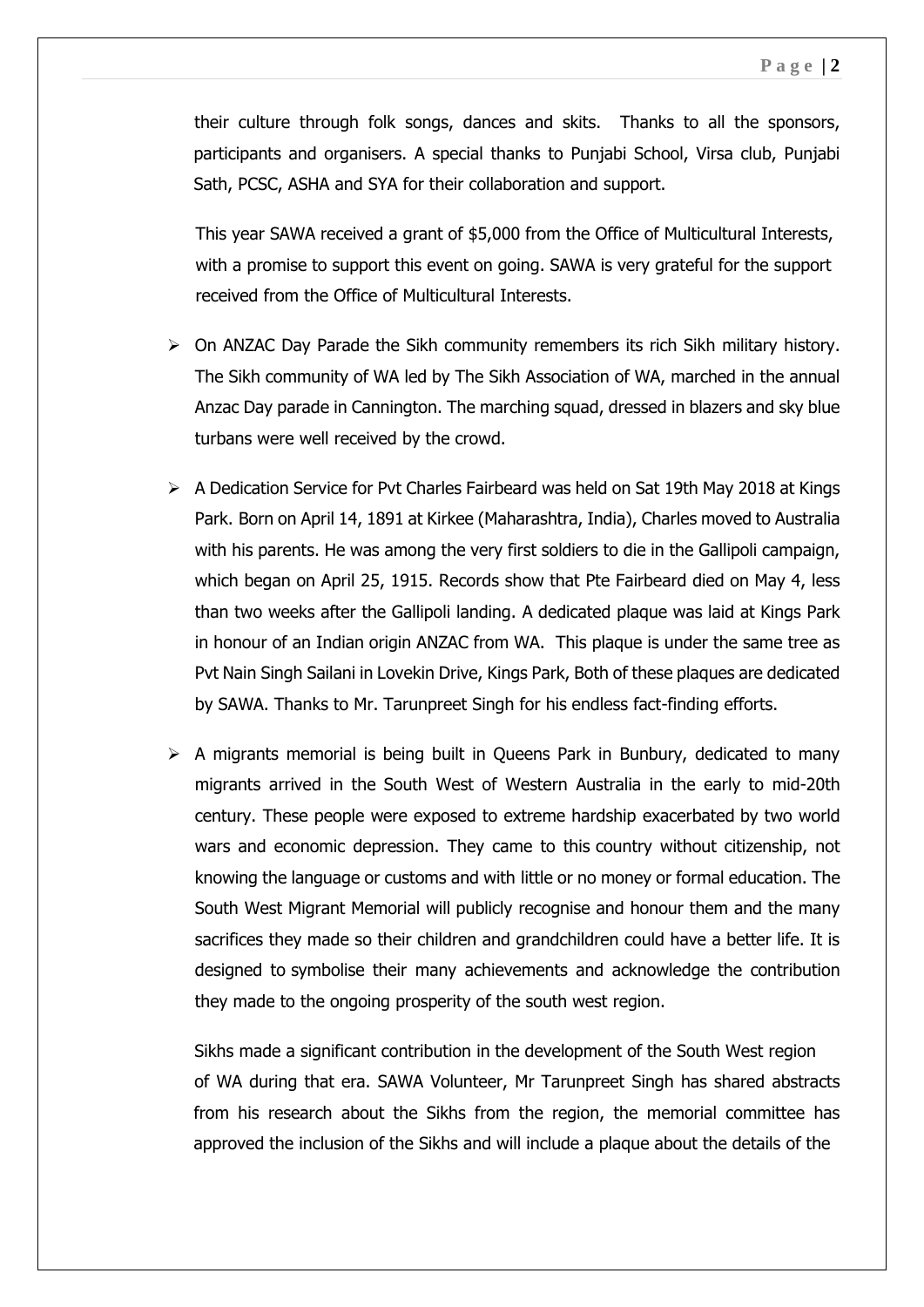Sikhs. The cost of the plaque is funded by SAWA and will be displayed in a prime location.

- $\triangleright$  This year, SAWA has taken the initiative to give back to our local community. The charity of choice is Telethon, a group of 12 volunteers, under the banner of "Punjabi Telethon Initiative" have been raising funds through various activities. The team consisted of Mrs Barjinder Kaur Kailley, Mrs Sarbjit Kaur, Mrs Mehar Kaur, Mrs Rashmi Bagga, Mrs Nirbir Kaur Mann, Dr Parwinder Kaur, Sandeep Kaur Dhillon, Mit Singh Uppal, Prabnoor Kaur, Simran Kaur, Gurkamal Singh Kailley and Manvir Singh Kailley deserves my sincere accolades for this noble cause, WELL DONE! Also thanks to the community members for their donations and Virsa Club for contributing part of proceedings through their activities.
- ➢ SAWA Punjabi School is doing very well, we have now more than 90 kids learning our mother tongue at different skill levels on Saturday and Sundays. Thanks to school manager, Mrs. Jaskiran Kaur Cheema and school teachers for maintain discipline and organising excursions for the students. For smooth running, job descriptions and prerequisites for school teachers are streamlined by EXCO and signed by teachers.

A working group to take the task of introducing the Punjabi language in WA Schools has been formed. Thanks to Mr Amarjit S. Pabla, Dr Pritam Singh, Mr. Satpal S. Rikhraj and Mr. Harbhajan S Dhaliwal for their dedication and willingness to complete this project. We are hoping to see a positive outcome in near future, refer to detailed reports for progress on this project.

- ➢ Various activities for seniors have been organised / subsidised by SAWA and Virsa Club, this year. This includes a day trip to Rottenest, bus trips to Avondale Farm, Dowerin Field Day, and celebrating NAIDOC week at Tammin sacred site. SAWA received a grant from city of Canning for NAIDOC week as well. Thanks to all involved.
- $\triangleright$  Punjabi Awaz Perth, our twice a week radio program is progressing well and keeping the audience entertained. I am thankful to all the presenters and sponsors for their contribution. I encourage you to participate actively in the programme and if willing to be a part of the presenting team, please contact SAWA Radio co-ordinate, Mr Amritpal Singh, who has been doing an outstanding job for the last 26 years.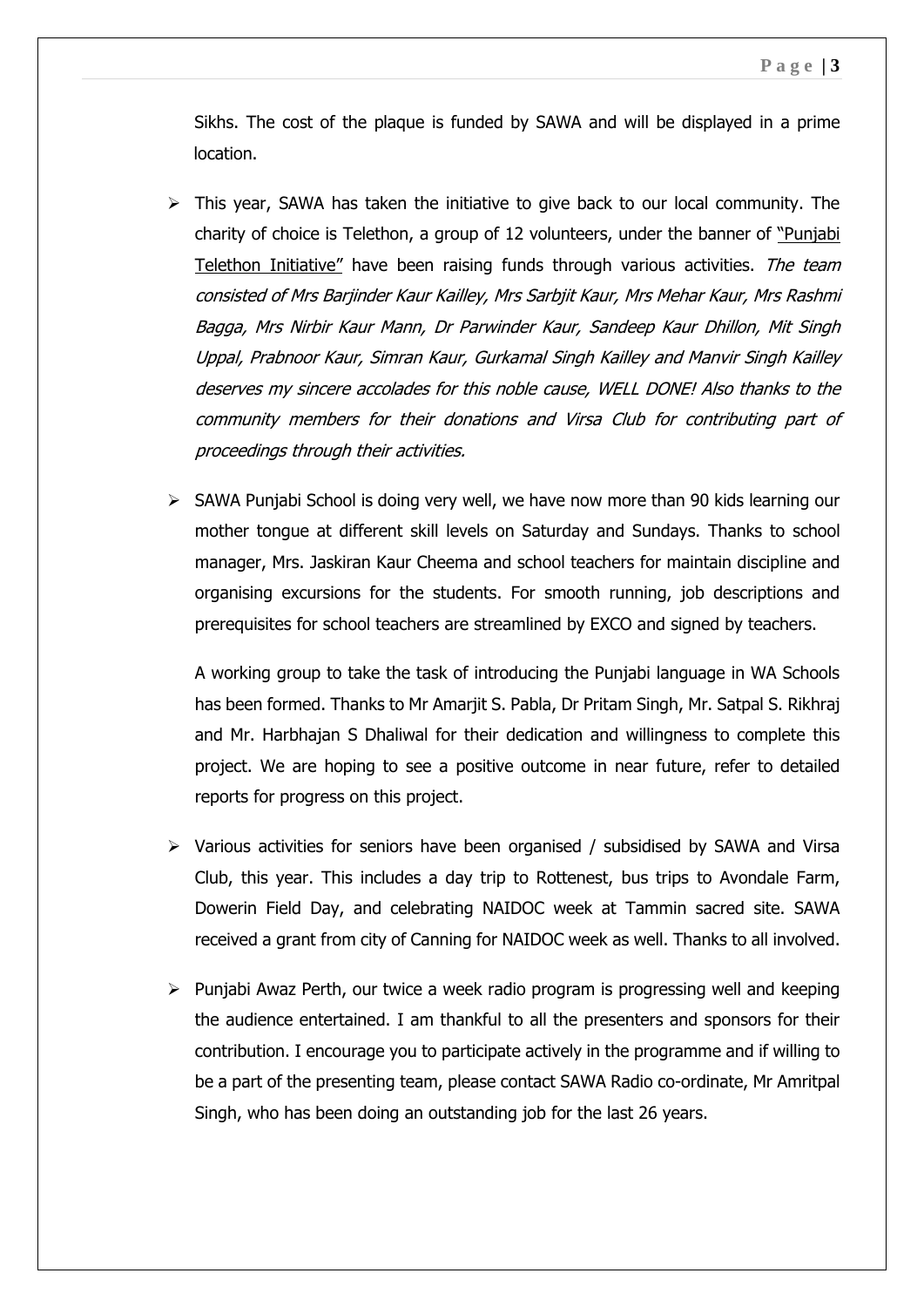- ➢ SAWA Open Day 2018 was organised in Gurdwara Sahib Campus recently, we organised an exhibition showcasing our heritage and culture to the wider community. Leaders form various community groups and other organisation were invited. Dr Pritam Singh presented a talk on Sikh religion, values, contribution to the society. Australian Defence Force and WAPOL also had their stalls on site to inspire our youth about available career paths in defence forces. SYA and Cultural Care organised pop up clinic on the day. Thanks to all the volunteers.
- ➢ The seminar on Domestic Violence and Honour Killing was well received by our community. Our guest speaker, Sarbjit Kaur Athwal from UK shared her tragic story and struggle against this social evil.
- ➢ Also I extend my sincere appreciation to our youth for representing SAWA on community events like Harmony Day, organising Footy Clinic, Soccer Workshop for kids and other events. Thanks to Mr. Manveer Singh and SYA.
- ➢ Our teams from Virsa Club, PCSC and Hockey Club participated in Australian Sikh National Games held in Sydney, thanks to all the players and team mangers for making us proud by representing WA.
- ➢ SAWA religious team, as always, has done commendable task this year too, our Sangat had the opportunity to listen divine Kirtan from renowned Raggi Jathas, Jatha performing with Tanti Saaz (ancient musical instruments) and Varran from Dhadhis. We have also started bi-weekly Naujawan Satsang on Fridays between 6pm to 8pm. The aim is to provide a platform for our kids and youngsters to learn about Sikhism, Prayer and Sewa in Gurdwara Sahib. Gianni Jaswinder Singh ji will conduct the daily ceremonies and teach the participants *how to* assist in sewa. Thanks to Mr. Manyeer Singh for organising this programme.
- $\triangleright$  On the home front, the kitchen extension project at the Gurdwara Sahib, is in progress and expected to be completed within proposed timeframe and allocated budget. The project committee is continuously working on this task with due diligence, a special thanks to Mr. Prem Singh Judge, Mr. Paramjit Singh Nagra, Mr. Parvendar Singh (Parveen), Mr. Ranjit Singh. Their persistent efforts have saved our association approximately \$100,000 in Power and Fire Hydrants upgrades. I also acknowledge Mr. Didar Singh Cheema, Mr. Harmeek Singh Kamboj for providing technical support and supervision and Mr. Joginder Singh (Joe) for preparing the drawings. With the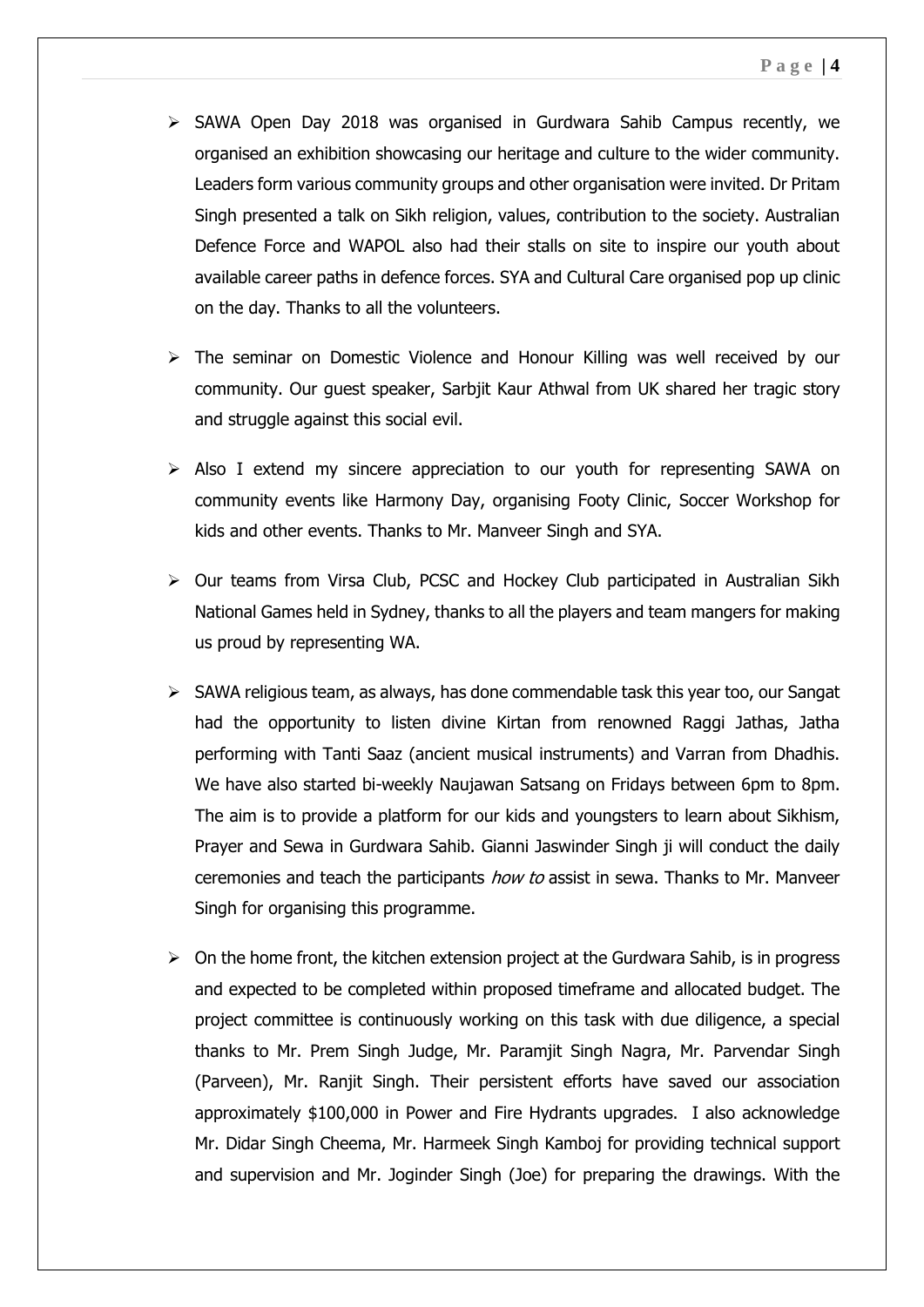grace of Waheguru, EXCO has been able to collect donation of \$150,000 for this extension project. On behalf of EXCO team I extend my gratitude for the generosity of our community members.

- $\triangleright$  In addition, a new tilting Kettle (150 Litre) has been installed in the Kitchen for cooking dhal, as use of large cooking pots is extremely unsafe. Safety and wellbeing of the volunteers has been our paramount concern and we endeavoured to implement required controls in order to mitigate any hazard. Moving forward, we should install additional Kettles to improve safety and efficiency in the kitchen. All the stoves to be shifted against the kitchen walls enabling better usage of space.
- $\triangleright$  SAWA constitution has been updated to reflect the mandatory changes in accordance with Incorporated Act 2018. The new constitution has been approved by Dept. of Mines, Industry Regulation & Safety. This huge task is completed by our dedicated team, Mr Harbhajan Singh Dhaliwal, Mr. Harmeek Singh Kamboj and Mr. Mahesh Inder Singh lead by SAWA Secretary, Mr Pushpinder Singh. A very special thanks to the team for this laborious task.

### **A big thank you to:**

- The maintenance team, Mr. Parmjit Singh Nagra, Mr. Bhadhur Singh Mann and Mr Ajmer Singh always ensuring the safe house keeping of the campus.
- All the volunteers for keeping the kitchen operational and clean, led by Mr. Bhupinder Singh Brar.
- Bibi Joginder Kaur and team for organising Istri Satsang.
- Mr. Rajinder Singh Bassi and Mr Shingara Singh for their duties in the prayer hall around the whole year.
- SAWA EXCO and Trustees for their inspirations and trust to deliver.
- Gianni Jaswinder Singh ji and Gianni Balbir Singh ji.

To conclude, I would like to thank my family, for supporting me to do 'sewa' to best of my ability.

Thanking you Gurdarshan Singh Kailley. 3rd September, 2018

> *Coming together is the beginning Keeping together is progress Working together is success* ------------------------------------------------------------------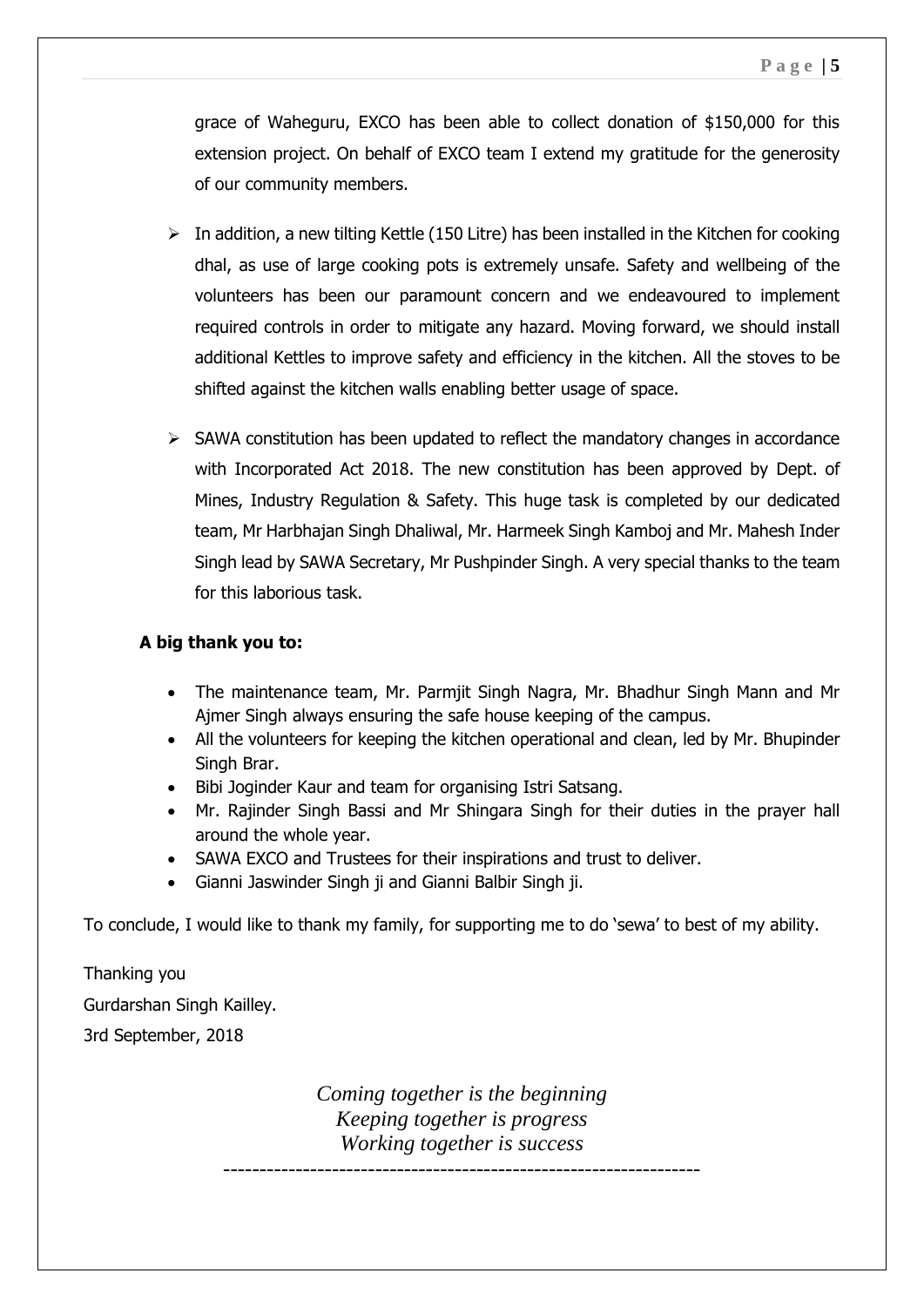## **ATTACHMENT 2**

**P a g e | 1**



280 Shreeve Road, Canning Vale WA 6155 PO Box 1708, Canning Vale DC WA 6970 Telephone: (08) 9256 1314 / 9445 7220 Web: www.sikhwa.org.au

# **Minutes of Meeting**

# **Annual General Meeting 2017**

# **Sikh Association of Western Australia**

# **Held: Saturday, 30th September 2017 Langar hall**

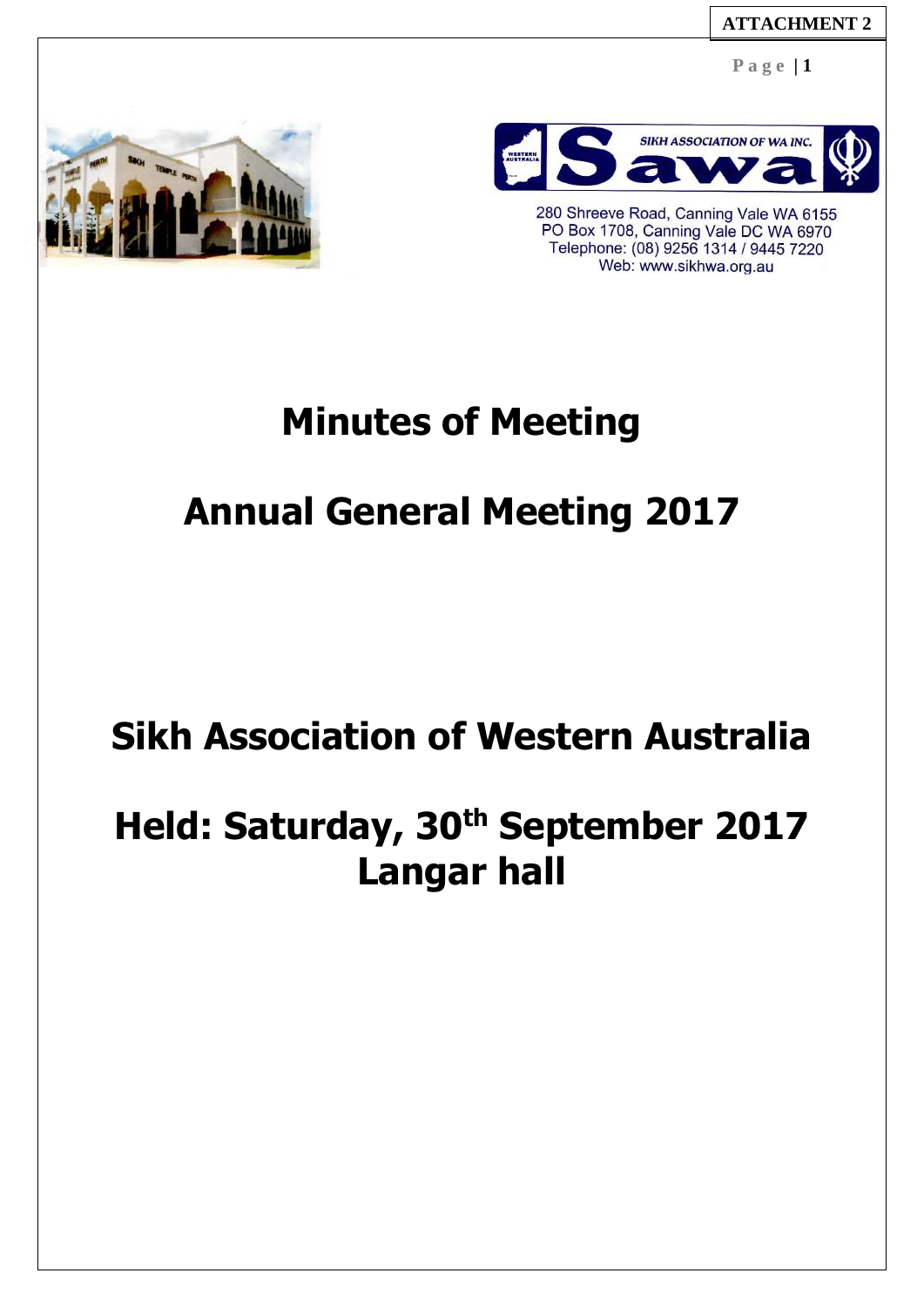### Note: Please refer AGM Agenda for Attachments 1 to 6

At 9:30AM the Secretary Mahesh Inder Singh made an announcement that only 54 members were registered at that time and accordingly, the quorum was not present. The meeting was adjourned to reconvened after 15 minutes. At 9:45AM Giani Jaswinder Singh performed Ardaas following which the Secretary informed the membership that he would be preparing the summary minutes only. Accordingly, he would record the decisions and any important information that directly relates to the outcome of a motion. If any member wished to record his/her statement, they must advise the secretary, accordingly.

1 Meeting Called to Order (Official opening, attendance and apologies)

The meeting was opened by the President Gurdarshan Singh at 9:55AM. The President welcomed the Sangat and read out the attendance at the meeting.

Attendance as at 9:55AM was as follows:

Life Members 74 Ordinary Members 17

2 President's Report **(Attachment 1)**

President opened the meeting and presented his report and provided brief progress report of the term of the EXCO. He referred to his written report and emphasized the following points:

- $\circ$  Cooperation and dedication of all the EXCO members, SAWA Trustees and Sangat.
- $\circ$  Support of the associated Clubs and Groups to achieve magnificent goals throughout the year.
- o Developments of SAWA Punjabi School.
- o Uplifting community profile.
- 3 Confirmation of the minutes of the last preceding AGM and any other GMs held since then.
- 3.1 AGM held on 19 September 2016 (Attachment 2)

Resolution: That the minutes of the Annual General Meeting held on 10 September 2016 presented at **Attachment 2** be adopted as true record of the proceedings.

Moved: Amrit Pal Singh Seconded: Daljit Singh Dhillon **Carried unanimously**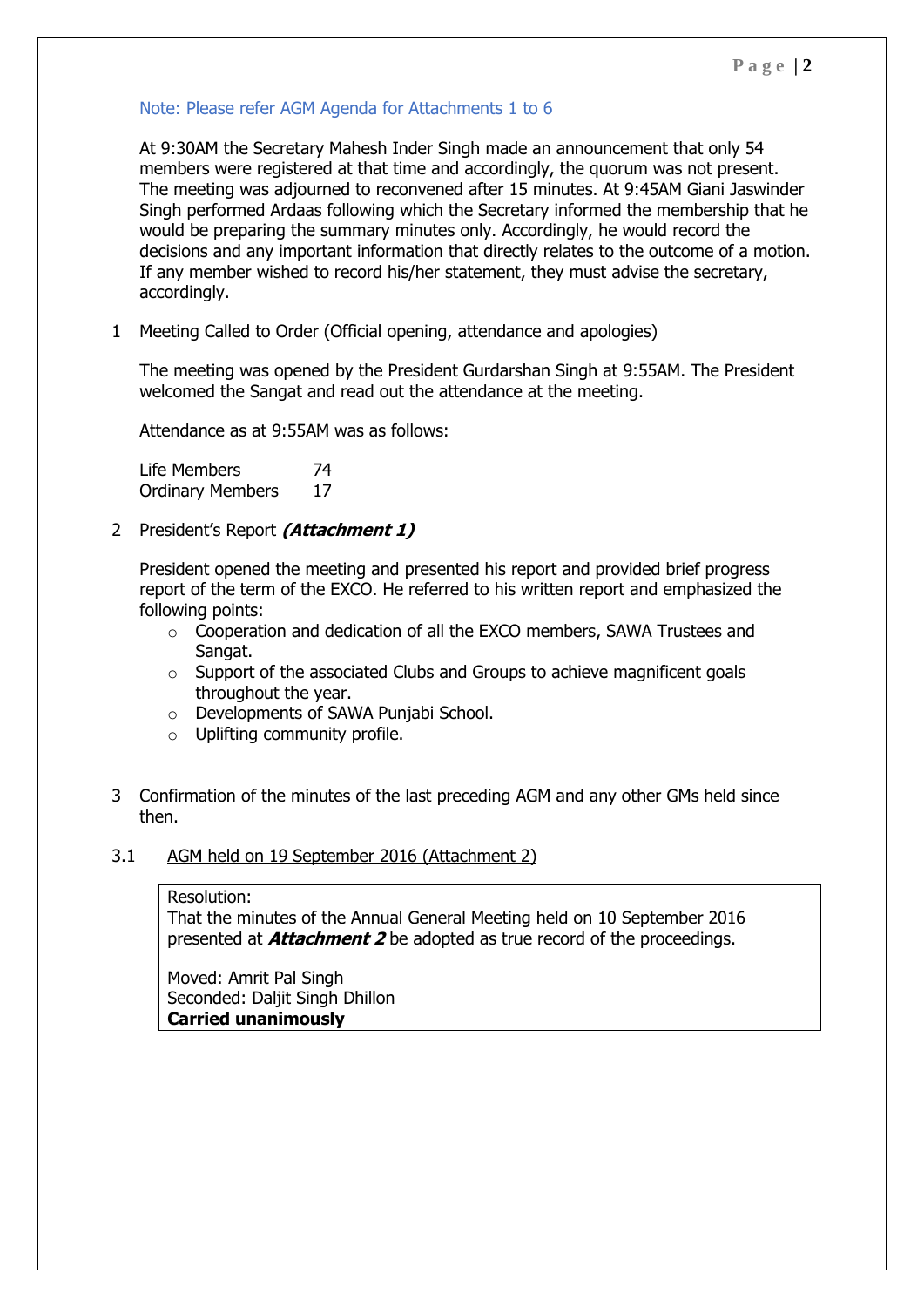4 Presentation and acceptance of the Association's financial statements for the financial year ending 30 June 2017 **(Attachment 3)**

Resolution:

That the Association's financial statements for the financial year ending 30 June 2017, presented at **Attachment 3** be accepted.

Proposer: Hardial Kaur Dhillon Seconder: Satinder Singh Samra

Carried unanimously

5 Presentation and acceptance of the auditors' report **(Attachment 3)**

Resolution: That the Auditors report presented at **Attachment 3** be accepted. Proposer: Harbhajan Singh Dhaliwal Seconder: Amarjit Singh Amar

6 Deliberation on Motions

### 6.2 Ordinary Motions proposed by EXCO

6.2.1 Past AGM Resolutions

The following resolved at the 2015 AGM: **"Past ordinary resolutions, which are inactive for two years will require validation."**

A report was presented at the 2016 AGM where the active resolutions adopted at the AGM were listed. The report also identified the resolutions that lapsed at the conclusion of the 2016 AGM. A progress report of the active resolutions is presented at **Attachment 4.**

Mr Abtar Singh Kaler pointed out that the sale of tickets at the Gurdwara Sahib for Karva Chauth event was in violation of the 2014 AGM resolution as this event was un related to the Sikh tradition.

Resolution

That the progress report of current resolutions appearing at **Attachment 4** be noted.

Proposer Mahesh Inder Singh Seconder Pushpinder Pal Singh

Amendment:

That the EXCOs continue to provide the progress report on all resolutions passed at General Meetings.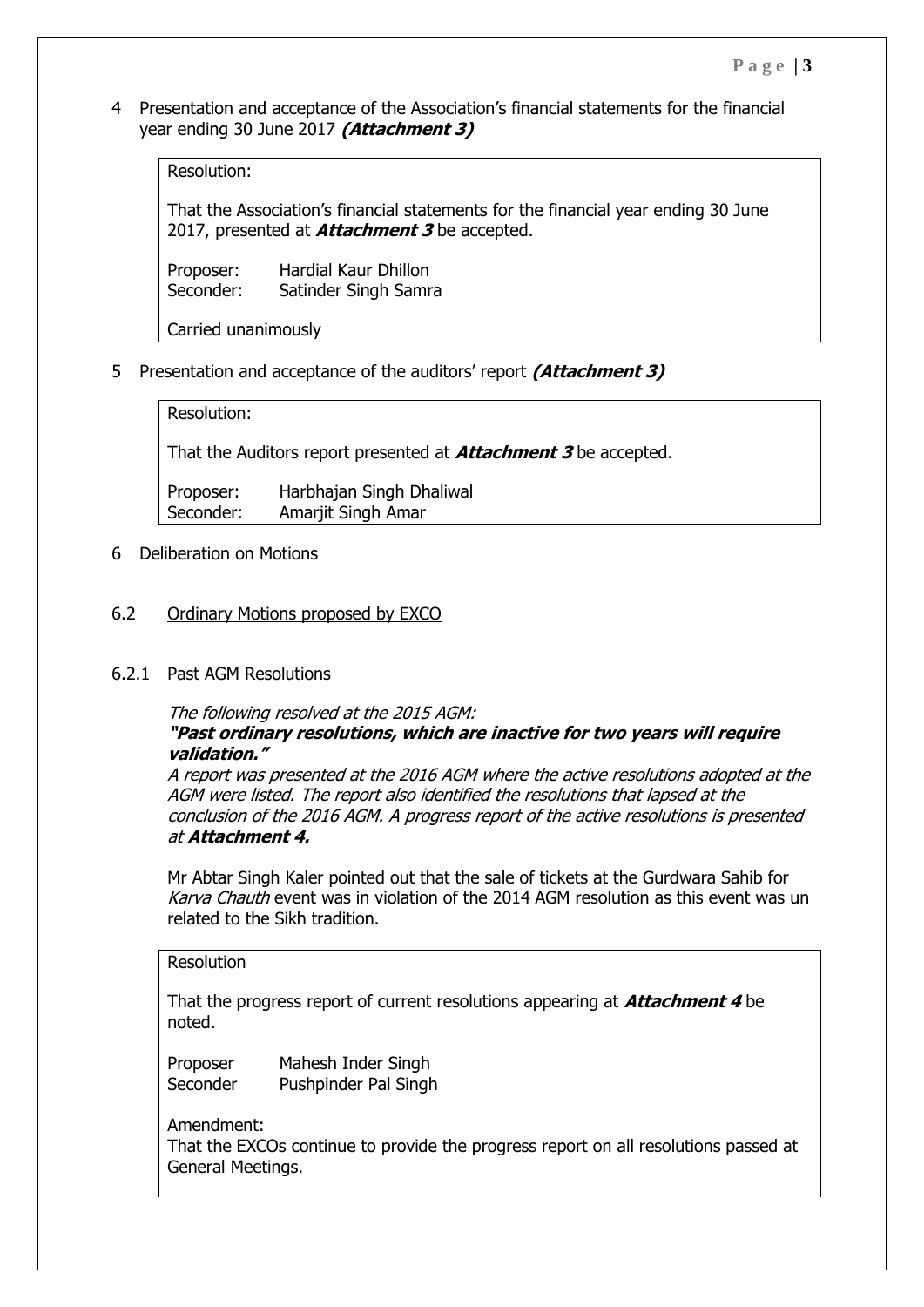Proposed: Harry Seconder: Parvender Singh Carried - Unanimously

6.2.2 Membership fee

Mr Satinder Singh Samra suggested to increase the Life Membership fee to \$500, which was opposed by Mr Amarjit Singh Amar. No amendment was moved to the proposed motion.

| Resolution:            |  |                                                                          |
|------------------------|--|--------------------------------------------------------------------------|
| $\mathbf{I}$           |  | That the membership fee for Life Members be set at - \$350               |
| Ϊİ<br>\$35             |  | That the annual membership fee for Ordinary and Associate Members be set |
| Proposer:<br>Seconder: |  | Gurdarshan Singh Kailey<br>Prem Singh Judge                              |
| Against 1              |  |                                                                          |
| Carried                |  |                                                                          |

### 6.2.3 Kitchen Extensions and School Building

EXCO appointed a sub-committee to progress with the Kitchen Extensions and School Building Project. During the course of the project, the project scope was increased to include additional 200  $m<sup>2</sup>$  area of the building footprint. At the Kitchen Renovation Sub-committee's recommendation, EXCO resolved to award construction contract of the building to Schearar Projects at the lump sum price of \$1,036,193 (\$1,096,501 less. 5.5% discount) Ex GST, subject to approval at the AGM. Kitchen Renovation Sub-committee's report detailing the progress to date is presented at **Attachment 5.**

Mr Prem Singh Judge, Mr Amarjit Singh Amar and Mr Zora Singh Gill spoke for the motion

Mr Amarjit Singh Pabla spoke against the motion citing that there was insufficient information to make a decision. Mr Satinder Singh Samra also spoke against the motion expressing his opposition to build school building on the first floor.

In response to Mr Pabla's comments, there was a suggestion that the EXCO was within its power to award the contract without the requirement of an AGM resolution. Mr Mahesh Inder Singh stated that such matters need to be decided at General Meetings as it exposes the Association to significant financial risk. In response to another comment Mahesh also clarified that he did not have any role in the planning of the proposed building other than his responsibilities as member of the EXCO.

### Resolution:

It was suggested to include the word "fixed" with lump sum, which was accepted by the proposer and seconder.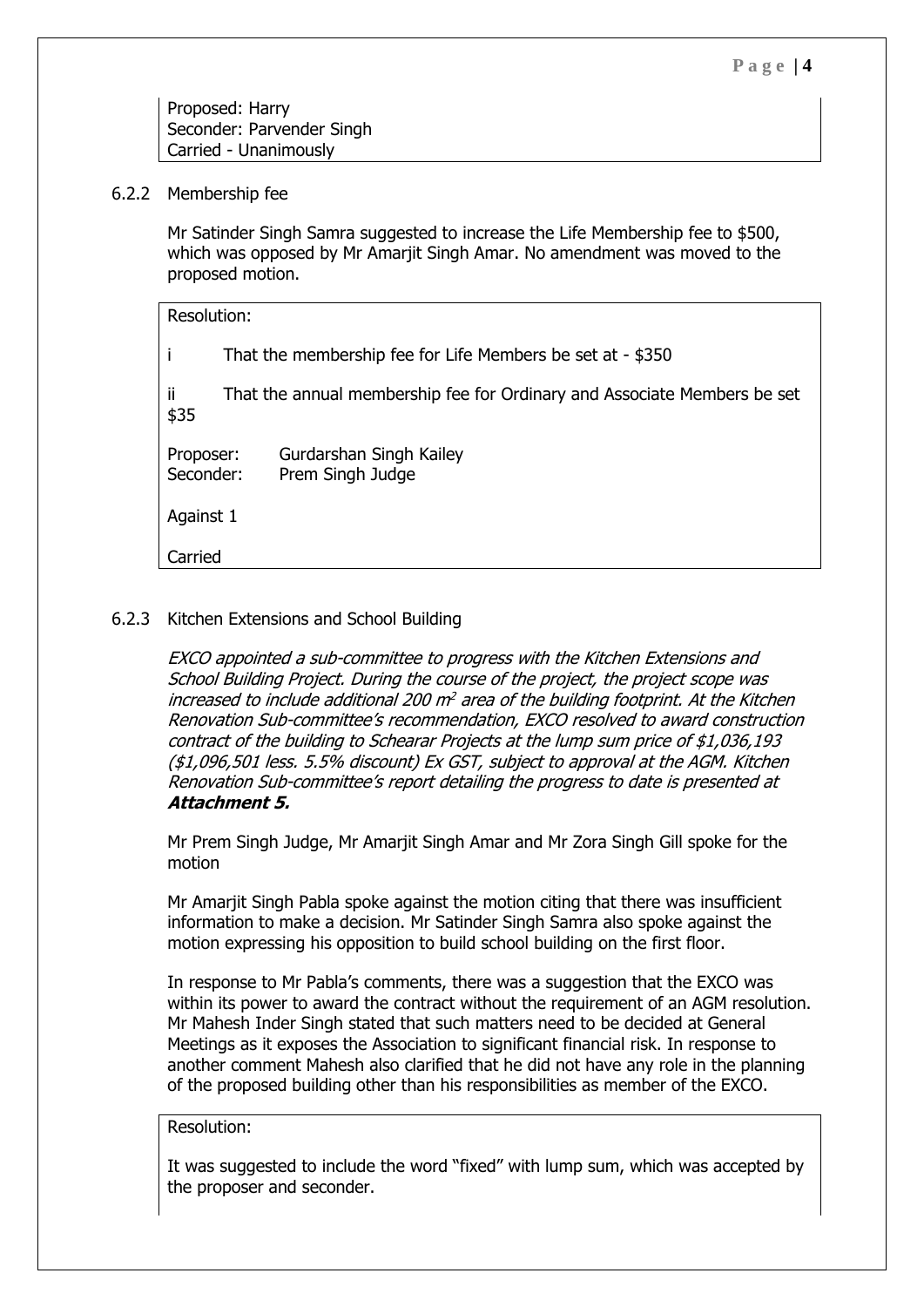- i That the EXCO decision to award contract to Schearer Projects at a lump sum fixed price of \$1,036,193 be endorsed.
- Ii That additional \$400,000 (the total cost now being \$1.2m) be allocated for the completion of the project.

Proposer: Prem Singh Judge Seconder: Gurdarshan Singh Kailey Against: 8 Favour: 57 Carried with majority vote

### 6.2.4 Fire Hydrant

As a result of enquiries to the relevant authorities, the Kitchen Renovations Subcommittee discovered that the current requirement for the existing Gurdwara and proposed development is for two Fire Hydrants. Accordingly, the existing development is non-compliant. The cost to install the additional fire hydrants is estimated to be \$60,000.

Mr Sarawan Singh Vagel pointed out that Fire hydrant should be compliant for any future developments. Mr Amarjit Singh Amar endorsed that view.

### Resolution:

That the additional fire hydrants be installed at an estimated cost of \$60,000 as a matter of priority.

Proposer: Prem Singh Judge Seconder: Paramjit Singh Nagra Carried unanimously

### 6.3 Ordinary Motions with financial implications submitted by Members

{In accordance with SAWA Constitution members may submit their Motions having financial implications by 30 June}

6.3.1 Budget request for 2017-18 financial year for Adenia Park, Kings Park and other similar outdoor events.

**{EXCO Comment: The intent of the following motion appears to be to carry out an annual event at the war memorial. However, the funds requested should be the responsibility of the EXCO to plan these events and incur the appropriate expenditure. Accordingly, it will be appropriate to amend the motion eg "SAWA organises an annual event at Kings Park – War memorial to commemorate Indian Anzac Nain Singh Sailani and install a memorial plaque at the next ceremony to be held in 2018."}**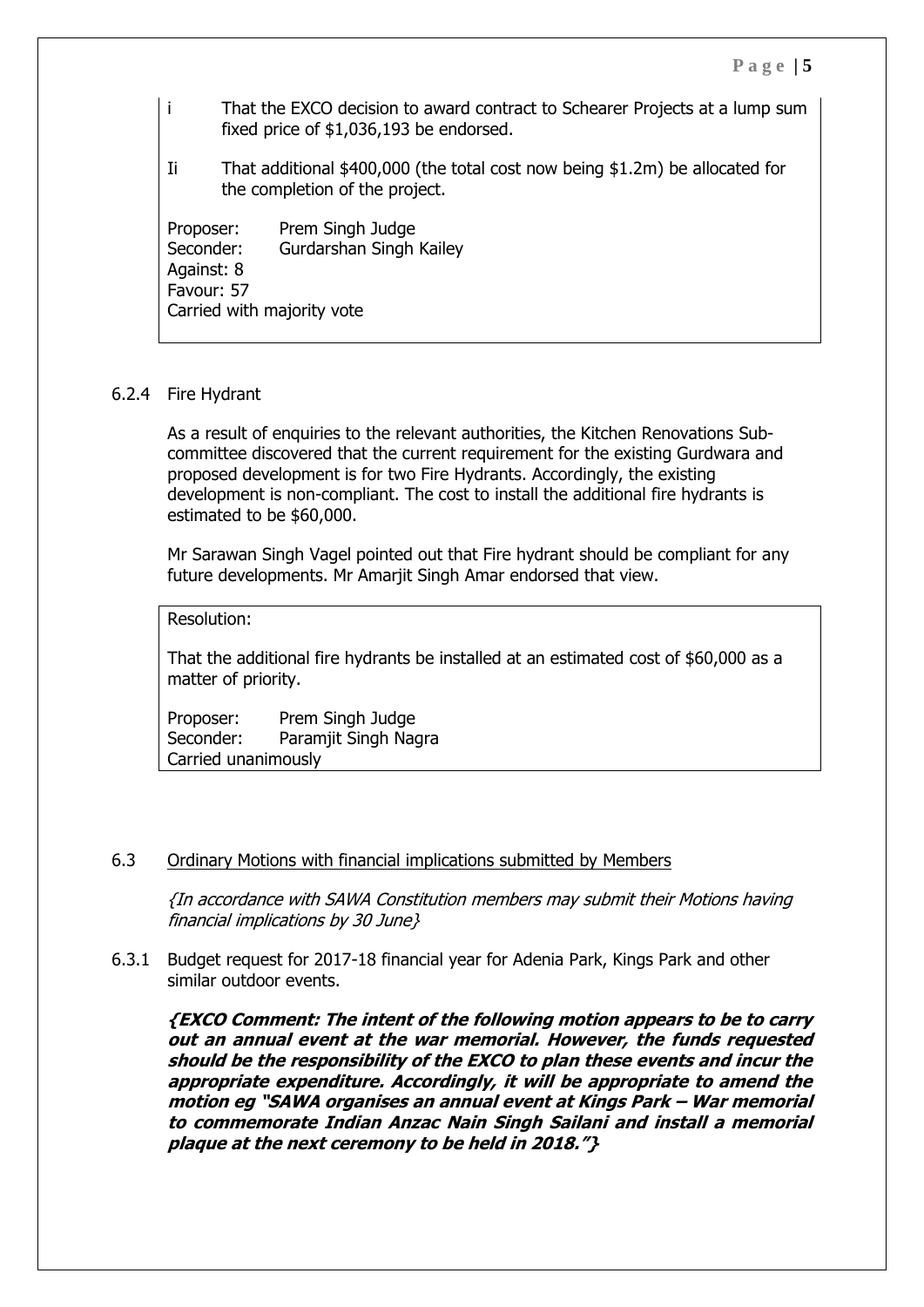**Background** : Ordinary resolution 6.1.1 passed unanimously at SAWA AGM held in year 2011 - " SAWA moves that an event must be organised every year by SAWA exco at the Adenia Park Sikh Cemetery to commemorate the history and the significance of the site ".

In appreciation of 7 annual events held at Adenia Park since 2011 and substantial progress made in research about Sikh history in WA – a proposal is made to SAWA members to allocate a suitable amount annually towards promotion of Sikh history and heritage and other similar events.

### **Major events**

- Annual event at Adenia Park Riverton on  $1<sup>st</sup>$  weekend of March each year for the last 7 years.
- Open Day at SAWA premises.
- Participation in Anzac Day parade at City of Canning for the last 4 years
- Harmony day and other community event for example Harrisdale
- Anzac Nain Singh Sailani remembrance service  $-$  Kings Park held on  $1^{st}$  June 2017
- Visit by school students to gurdwara sahib and Adenia Park .

SAWA has recently taken lead amongst various Indian groups by hosting the  $100<sup>th</sup>$ Anniversary event for Indian Anzac Nain Singh Sailani supported by Cons Gen India – Jandakot MLA Yaz Mubarakai - Army Museum of WA – RSL Canning districts – MHSWA – RWAHS - Canning Districts Hist Society, etc.

Tarunpreet explained the the important role played by ASHA in bringing the awareness to general Community. Also mentioned the importance of placing a plaque in Kings Park for Nairn Singh. He advised that the permission from Parks Authority & RSL has already been obtained.

The Amendment suggested by EXCO which removed the request for funding allocation was accepted by the proposer. The seconder Mr Dhammu was not present at the meeting.

### **Resolution**

SAWA moves that an annual event be organised each year by SAWA exco at Kings Park – War memorial to commemorate Indian Anzac Nain Singh Sailani and Sikh Anzacs. A one off dedicated event for installation of a memorial plaque be held in 2018

Proposer: Tarun Preet Singh Seconder: Satinder Singh Samra Carried unanimously

### 6.4 Ordinary Motions Submitted by Members

6.4.1 Motion by Mr Amarjit Singh Pabla and Mr Tarun Preet Singh

Three members commented on the proposed motion:

- i. Mr Sarawan Singh Vagel it is not SAWA's sole responsibility and the other Gurdwara should come on board.
- ii. Mr Parvender Singh Matter should be further investigated before debating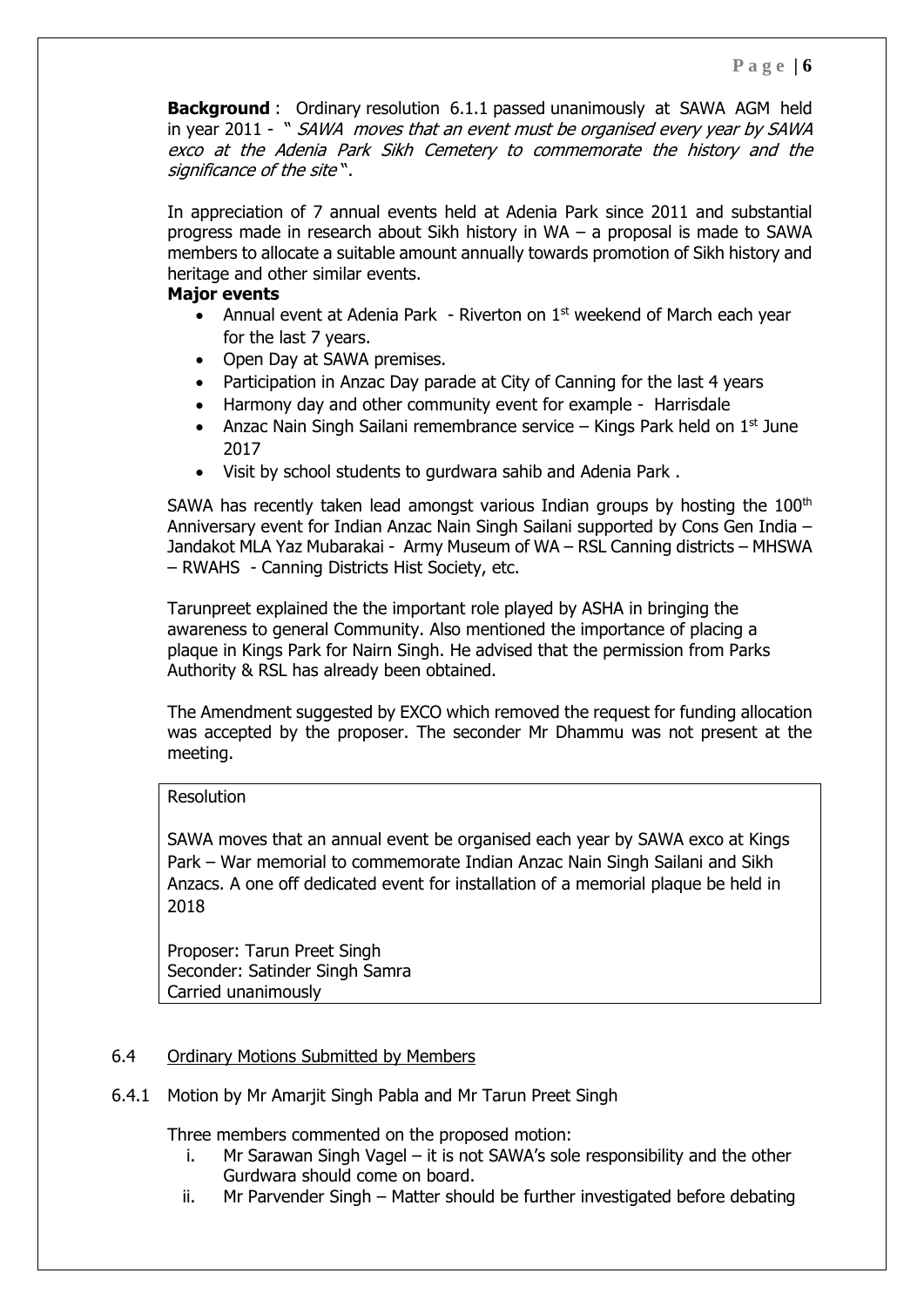iii. Mr Harbhajan Singh Dhalivwal – Someone need to start the process.

Resolution:

That the EXCO is directed to constitute a Working Group to prepare a submission to the state government to introduce Punjabi language in schools. The Working Group to be established no later than 31 October 2017.

Proposer: Amarjit Singh Pabla Seconder: Tarun Preet Singh Carried Unanimously

7 Endorsement of the Auditors;

In accordance with the constitutional requirement the outgoing EXCO recommends Harpreet Singh Cheema and Rajinder Singh Sunner to be appointed as Auditors.

Resolution:

That Harpreet Singh Cheema and Rajinder Singh Sunner be appointed as Auditors for the 2017/18 financial year.

Proposer: Paramjit Singh Nagra Seconder: Pushpinder Pal Singh

Carried Unanimously

8 Authorization of incoming EXCO expenditure limit for all elements linked to a single event.

Last year the expenditure limit for the EXCO for any single project was \$25,000. AGM may authorize the same or a different limit for the 2017/18 financial year. EXCO recommends that this limit be increased to \$35,000.

Resolution:

That the expenditure limit for the 2017/18 EXCO for all elements linked to a single event be set at \$35,000.

Proposer: Amarjit Singh Amar Seconder: Parvendar Singh

9 Such other matters specified in the Notice convening the AGM;

Nil

10 Declaration of election results and appointment of office bearers of the EXCO and the Trustees by Returning Officer;

All nominations were uncontested and hence there was no voting. The RO declared the results as follows:

| Position  | Name                       |
|-----------|----------------------------|
| President | Mr Gurdarshan Sinhg Kailay |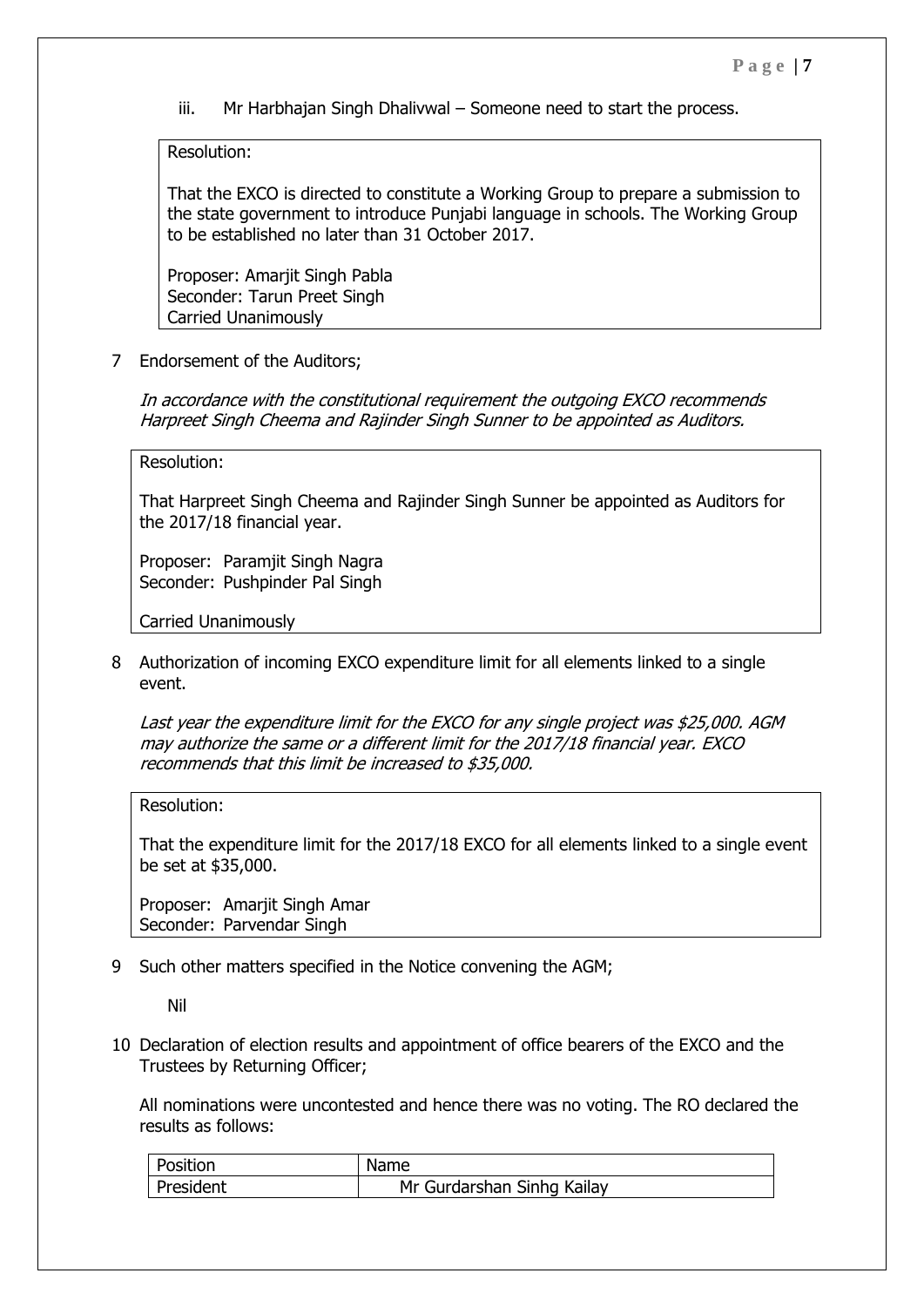| <b>Vice President</b>      | Mr Prem Singh Judge             |
|----------------------------|---------------------------------|
| Secretary                  | Mr PUSHPINDER PAL SINGH         |
| <b>Assistant Secretary</b> | Mr Bahadur Singh Mann           |
| <b>Assistant Secretary</b> | Mrs Juginder Kaur               |
| Treasurer                  | Mr Paramjit Singh Nagra         |
| <b>Assistant Treasurer</b> | Mr RAJINDER SINGH BASSI         |
| <b>Assistant Treasurer</b> | Mr SHINGARA SINGH               |
| <b>Committee Members</b>   | 1. Mr Ajmer Singh               |
| (8 Positions)              | 2. Mr Amrit pal Singh           |
|                            | 3. Mr Harbhajan Singh Dhaliwal  |
|                            | 4. Mr Harmeek Singh Kamboj      |
|                            | 5. Mrs Jaskiran Kaur Cheema     |
|                            | 6. Mr Manveer Singh             |
|                            | 7. Mr Parvendar Singh (Parveen) |
|                            | 8. Mr Ranjit Singh              |
|                            |                                 |

11 Elected President's address / Meeting Closed - 12:00

The incoming President Mr Gurdarshan Singh Kailey spoke very briefly after the announcement by the RO. He welcomed and congratulated the newly elected members of the EXCO. He thanked the retiring EXCO members. He expressed his great satisfaction that the EXCO was elected unopposed.

The President highlighted the significant projects ahead requested support from the members.

es harley

Gurdarshan Singh Ka President SAWA

Maher Sl

| iley | Mahesh Inder Singh |
|------|--------------------|
|      | Secretary SAWA     |
|      | Minute Taker       |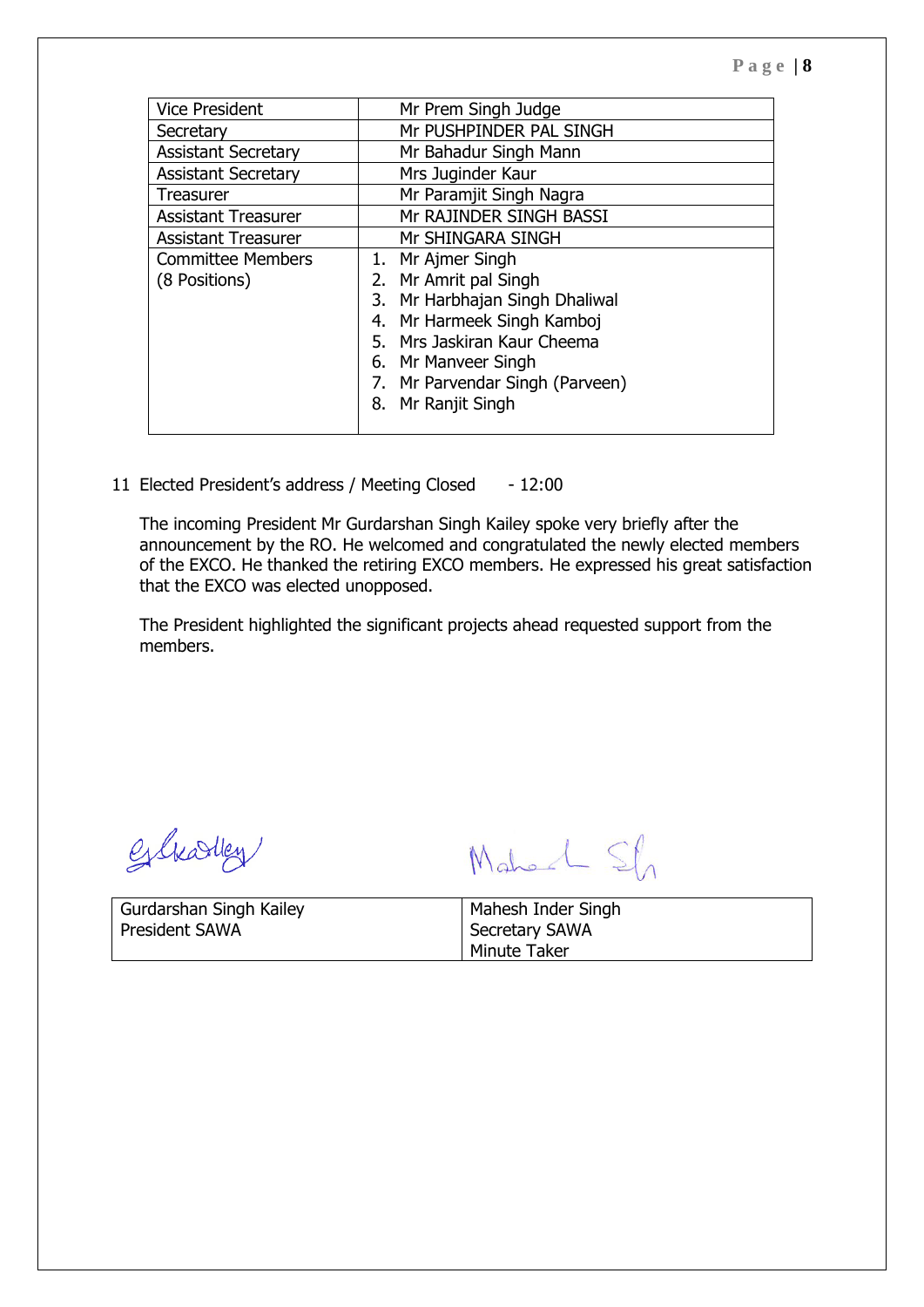**P a g e | 1**

**ATTACHMENT 3**





# **Minutes of Meeting**

# **Sikh Association of Western Australia**

# **Special General Meeting**

# **Held: Saturday, 13th January 2018 Langar Hall**

Note: Please refer SGM Agenda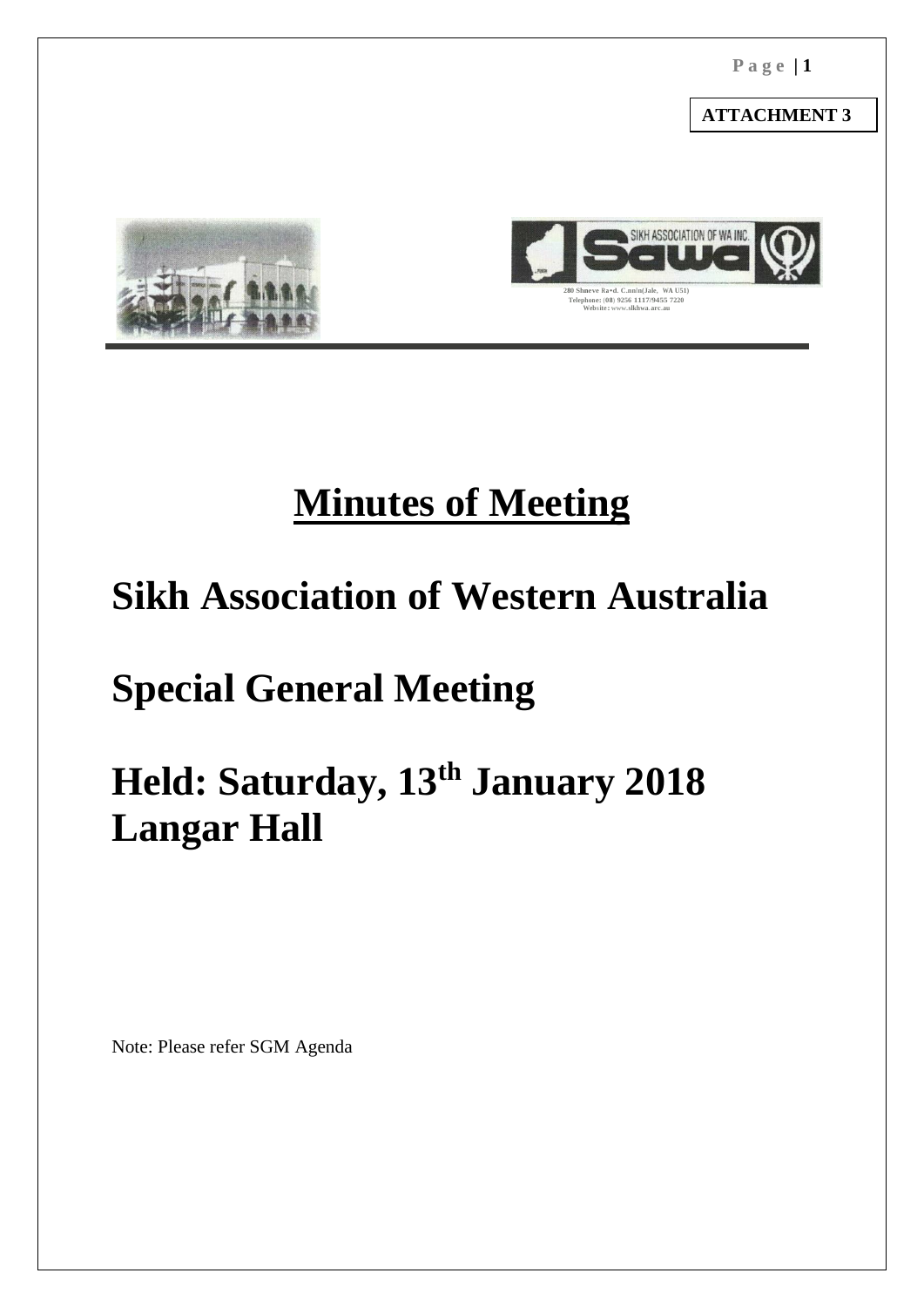At 10am the Secretary Pushpinder Pal Singh thanked and welcomed the attendees & made an announcement that the quorum was not present. The meeting was adjourned to be reconvened after 15 minutes at 10:15am.

Mr Satinder Singh Samra performed Ardaas following which the Secretary invited the President Gurdarshan Singh Kailley to open the meeting.

Meeting Called to Order (Official opening, attendance)

The meeting was opened by the President Gurdarshan Singh Kailley at 10:20am. The President welcomed the Sangat at the meeting.

Attendance as at 10:20am was as follows:

Life Members 50 Ordinary Members 12

Deliberation on Motions

*1. That the EXCO is authorised to spend \$65000 (Sixty-five thousand dollars) for the construction and completion o0f the proposed Australian Sikh Heritage Trail at Adenia Park, Riverton*

> Gurdarshan Singh the Proposer spoke on the importance & benefits of the project. Stated that the future generations will benefit greatly from this great mark by the Sikh migrants of the 19<sup>th</sup> century onwards. Also explained the 4 nodes planned will also contain Sikh historical briefs, Australian connection up to present day Sikh achievements and presence in WA.

Paramjit Singh Nagra the Seconder added on to the importance of project stating it as an achievement of Sikh community.

Jaswant Singh Brar queried if the land is leased or owned by Crown. Amarjit Singh Pabla clarified that land was crown owned and managed by Dept. Of Wild Life.

Sukhwant Kaur Pannu and Lakhbir Kaur appreciated the project.

A written & signed letter requesting Secret Ballot poll for the above motion was received from the following 7 SAWA members:

- 1. Mr Jaginder Singh
- 2. Dr Jagjit Singh Pannu
- 3. Mr Raghu Pat Rai Tah
- 4. Mr Minder Singh Dhillon
- 5. Mr. Prem Kumar Singh
- 6. Mr Swaranjit Ludher
- 7. Mr Sarjit Gill

Only 2 of the above members were present at the meeting, hence raising of hands was accepted and approved by the house.

Resolution :

That SAWA EXCO is authorised to spend \$65000 for Australian Sikh Heritage Trail at Adenia Park, Riverton. Proposer : Gurdarshan Singh Kailley Seconder : Paramjit Singh Nagra Carried - Unanimously

 $\overline{a}$ 

i<br>I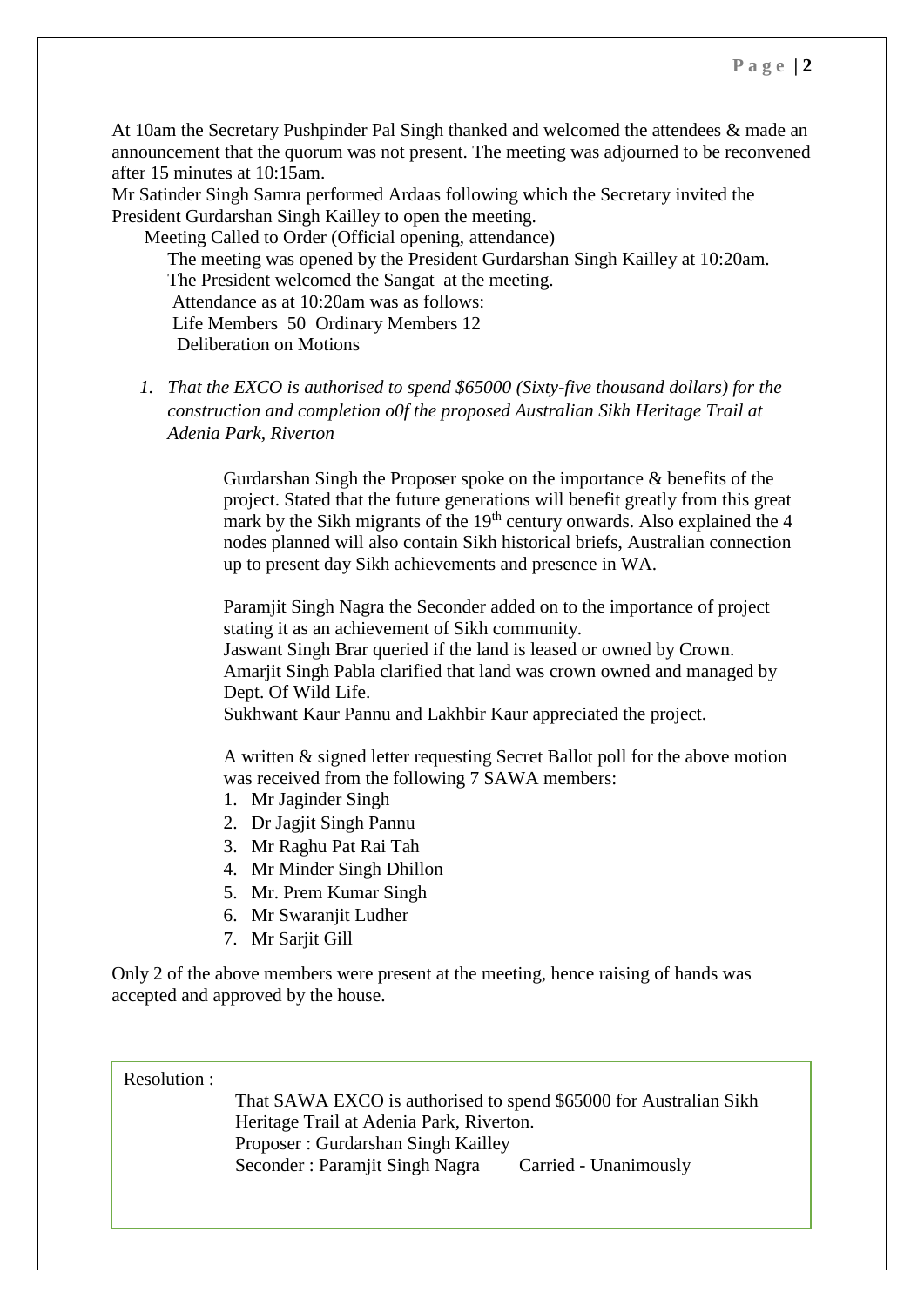2. *That SAWA shall adhere to Sikh Marriage Rites (Anand Karaj ceremony in accordance with the Sikh beliefs) to be conducted between a man and a woman only.*

Pushpinder Pal Singh spoke on the new law on same gender marriage and importance of taking measures to be able to decline conducting the ceremony of Anand Karaj between 2 people of same gender.

Gurdarshan Singh reiterated the importance of taking measures to avoid conducting same gender marriage.

Daljit Singh Dhillon asked why it wasn't moved as a Special Resolution to enable it to amend the Constitution.

Gurdarshan Singh replied it was going to be stated in the By- Laws as a short time measure and will be taken care of at AGM 2018.

### Resolution :

Seconder : Gurdarshan Singh Kailley carried - Unanimously That SAWA EXCO to decline any request for conducting a same gender Marriage. Proposer : Pushpinder Pal Singh

exhiber

| Gurdarshan Singh Kailley | Pushpinder Pal Singh |  |
|--------------------------|----------------------|--|
| President                | Secretary            |  |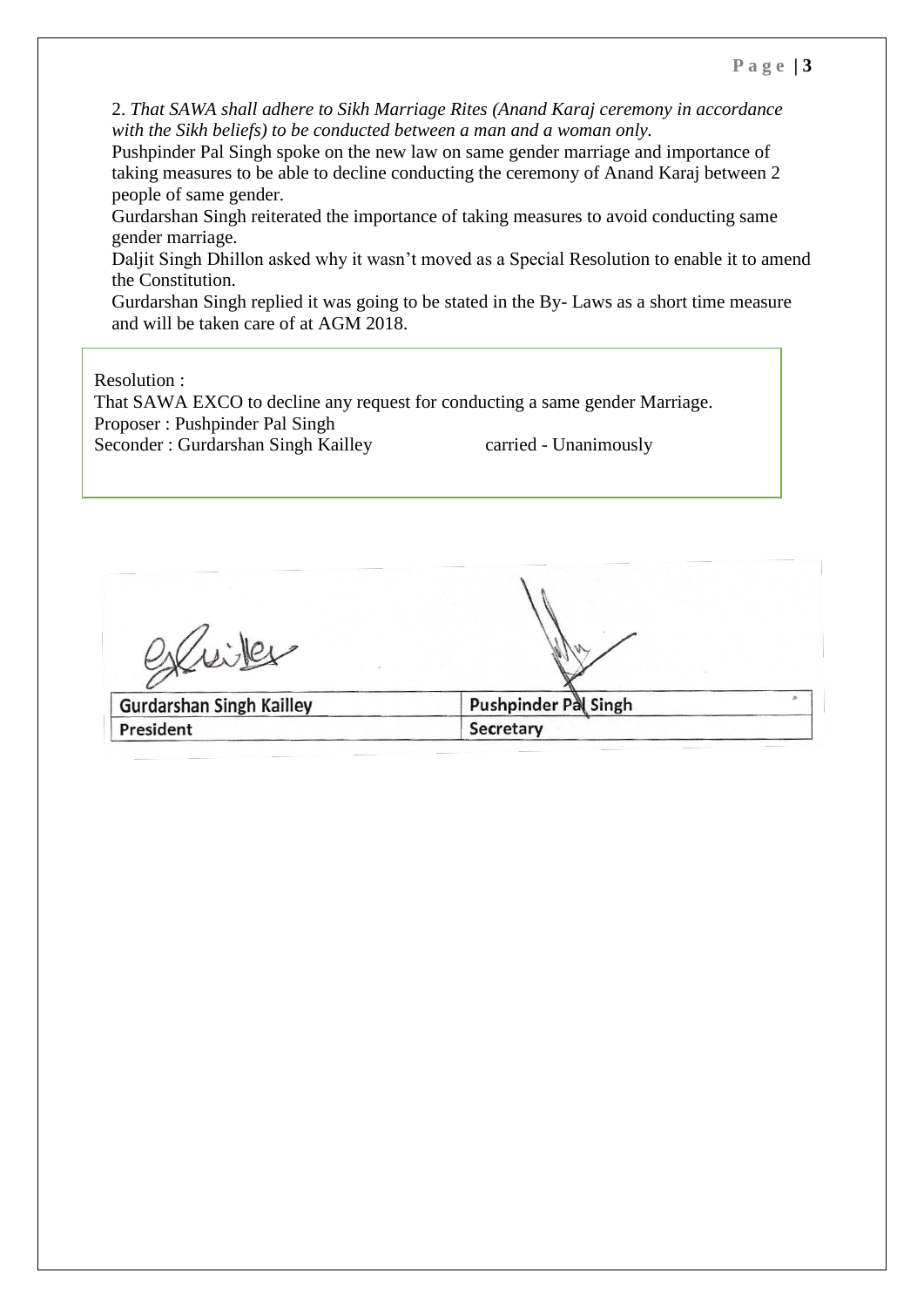**P a g e | 1**

**ATTACHMENT 4**



**Annual Financial Report 30 June 2018**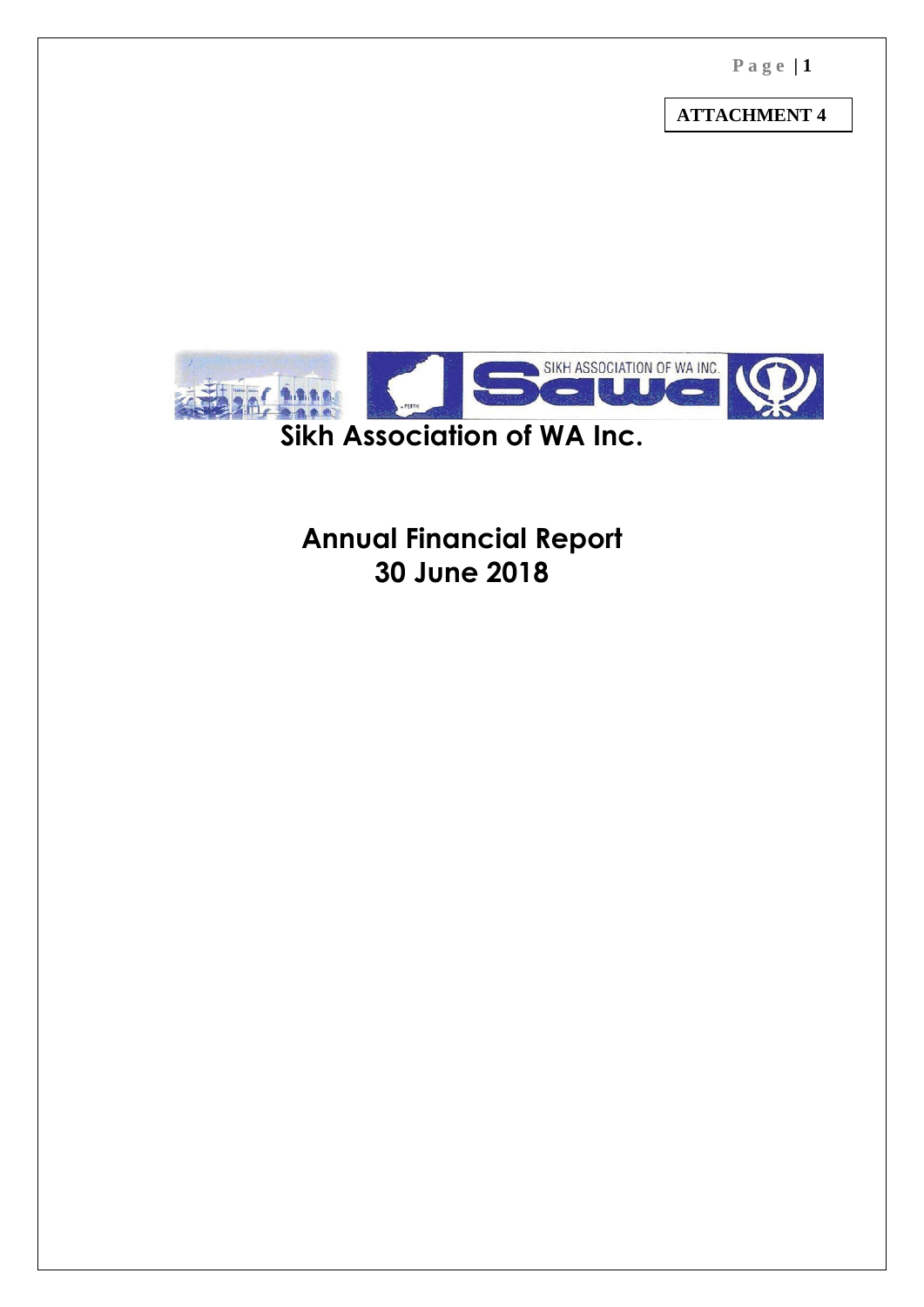# **P a g e | 2**

| <b>Contents</b>                   | Page |
|-----------------------------------|------|
|                                   |      |
| Statement by the Committee        | 3    |
| Statement of Comprehensive Income | 4    |
| Statement of Financial Position   | 5    |
| Notes to the Financial Statements | 6    |
| Independent Auditor's Report      | 12   |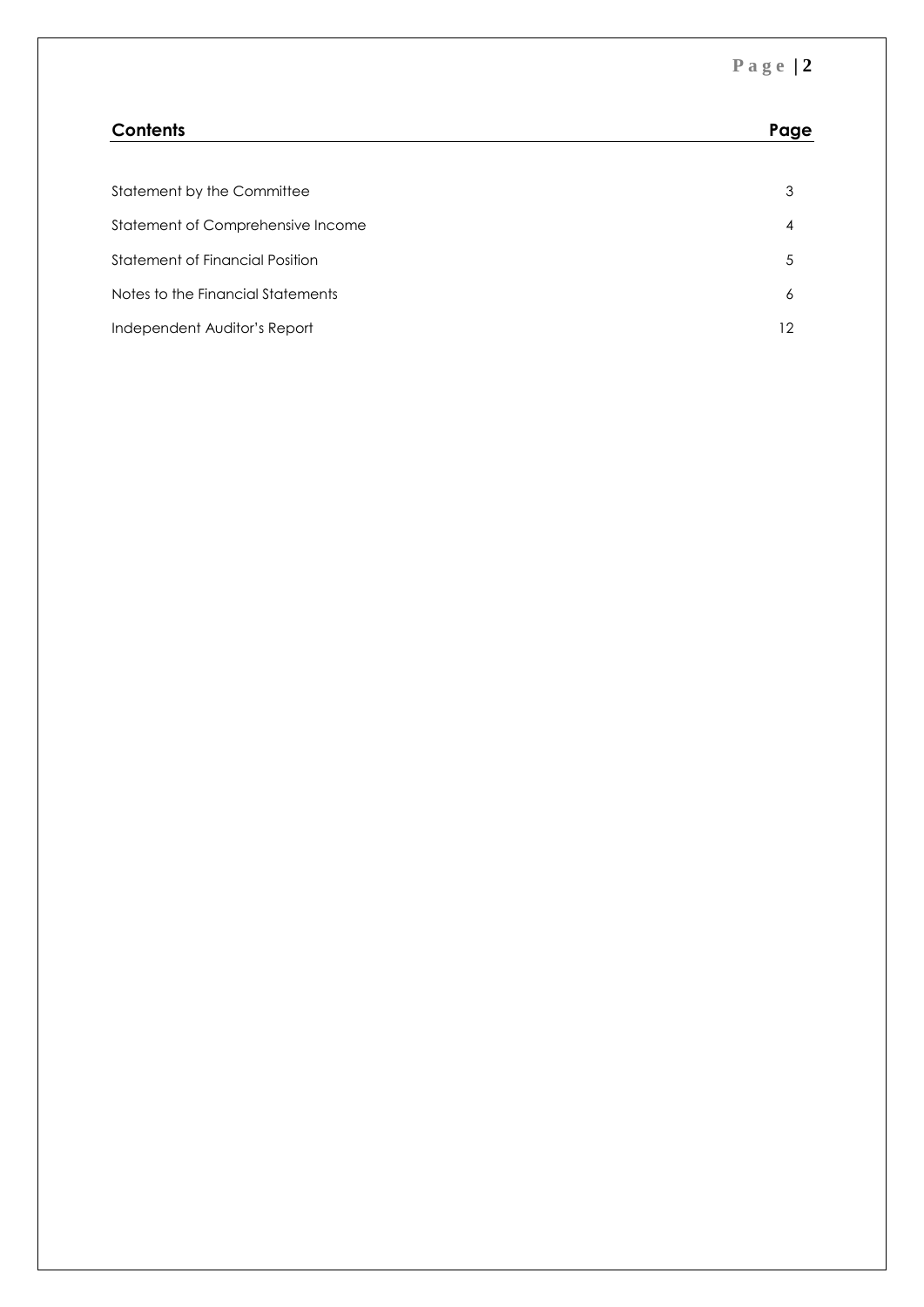# **Sikh Association of WA Inc. Statement by Members of the Committee**

The Committee have determined that the Sikh Association of Western Australia (WA) Inc. ("SAWA") is not a reporting entity and that this special purpose financial report should be prepared in accordance with the accounting policies outlined in Note 1 to the financial statements.

In the opinion of the Committee the financial statements and notes set out on pages 6 to 13:

- (i) Present fairly and are a true depiction of the Income & Expenditure of SAWA for the period ending 30 June 2018;
- (ii) Are set out in accordance with the accounting policies outlined in Note 1 to the financial statements; and
- (iii) Are in relation to operations of SAWA that have been carried out in accordance with its Constitution.

**This statement is made in accordance with a resolution of the Members of the committee and is signed for and on behalf of the Committee by:**

**Mr Gurdarshan Singh Kailley Mr Paramjit Singh Nagra President Treasurer Sikh Association of WA Inc Sikh Association of WA Inc Dated: 2nd September 2018 Dated: 2nd September 2018**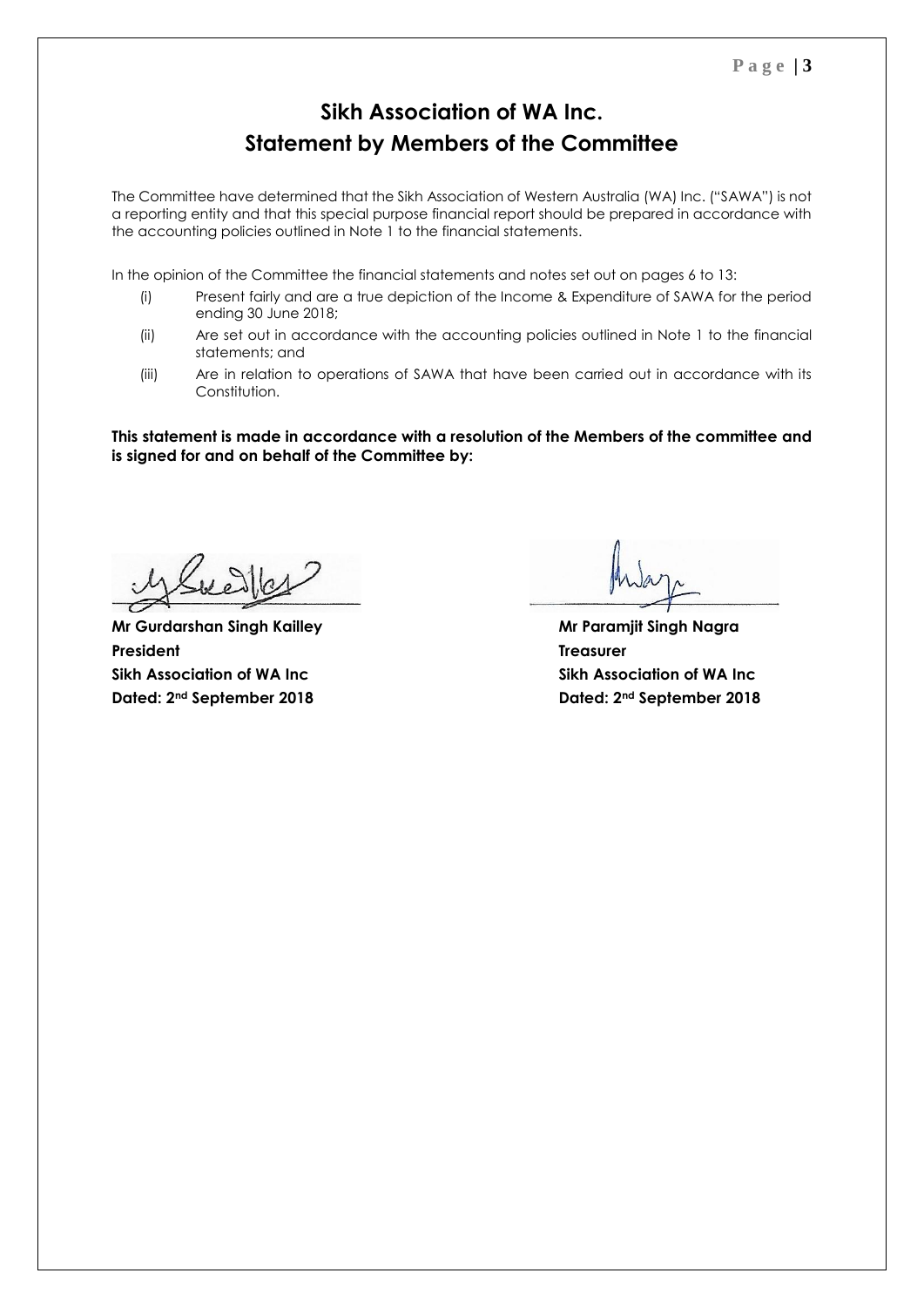# **STATEMENT OF COMPREHENSIVE INCOME FOR THE YEAR ENDED 30 JUNE 2018**

| \$<br>23,492<br>59,157<br>552,751<br>635,400<br>663<br>865 | \$<br>29,703<br>47,448<br>476,456<br>553,607 |
|------------------------------------------------------------|----------------------------------------------|
|                                                            |                                              |
|                                                            |                                              |
|                                                            |                                              |
|                                                            |                                              |
|                                                            |                                              |
|                                                            |                                              |
|                                                            | 669                                          |
|                                                            |                                              |
|                                                            | 790                                          |
| 81,407                                                     | 58,647                                       |
| 79,085                                                     | 75,351                                       |
| 51,352                                                     | 40,765                                       |
| 19,390                                                     | 20,840                                       |
| 9,704                                                      | 3,591                                        |
| 12,001                                                     | 11024                                        |
| 2,539                                                      | 2859                                         |
| 11,463                                                     | 13,552                                       |
| 30                                                         | 71                                           |
| 2445                                                       | 1,798                                        |
| 10,389                                                     | 10,391                                       |
| 16,345                                                     | 16,580                                       |
| 330                                                        | 536                                          |
| 2,369                                                      | 3156                                         |
| 1,313                                                      | 1,284                                        |
| 87,217                                                     | 84,066                                       |
| 2,830                                                      | 2,124                                        |
| 225                                                        | 250                                          |
| 6,307                                                      | 4,735                                        |
|                                                            | 1,453                                        |
| 81,820                                                     | 58,843                                       |
|                                                            | 7,233                                        |
| 486,723                                                    | 420,608                                      |
| 148,677                                                    | 132,999                                      |
|                                                            | 1,112<br>5,523                               |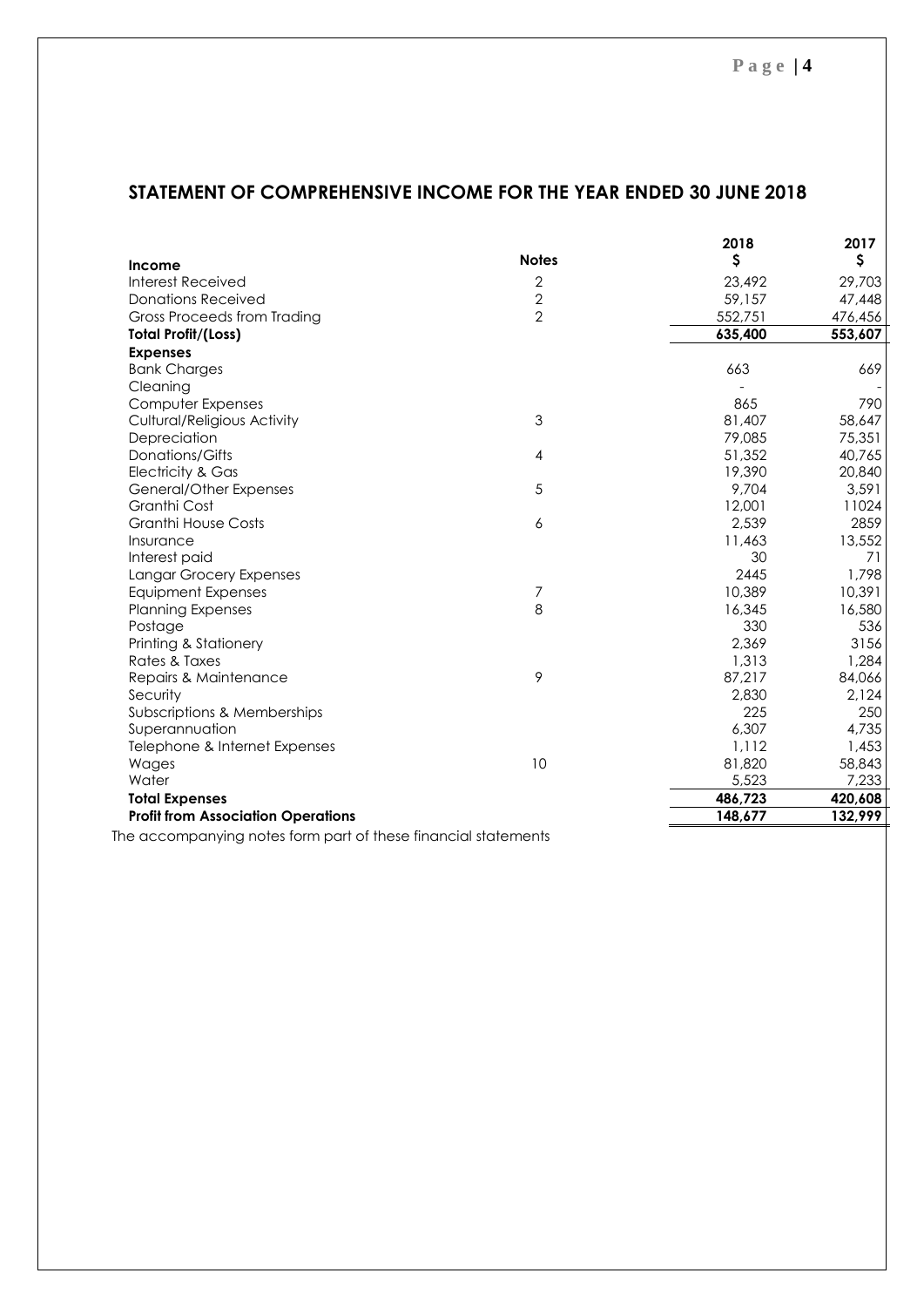## **STATEMENT OF FINANCIAL POSITION AS AT 30 JUNE 2018**

|                                      | <b>Notes</b> | 2018<br>\$ | 2017<br>\$ |
|--------------------------------------|--------------|------------|------------|
| <b>Assets</b>                        |              |            |            |
| <b>Current Assets</b>                |              |            |            |
| Cash and cash equivalents            | 11           | 1,063,275  | 1,476,954  |
| <b>Trade and Other Receivables</b>   | 12           | 27,717     | 161,998    |
| <b>Total Current Assets</b>          |              | 1,090,992  | 1,638,952  |
| <b>Non-Current Assets</b>            |              |            |            |
| Property, Plant and Equipment        | 13           | 2,631,464  | 2,092,848  |
| <b>Total Assets</b>                  |              | 3,722,456  | 3,731,800  |
| <b>Current Liabilities</b>           |              |            |            |
| Trade and other payables             |              |            | 158,061    |
| <b>Total Current Liabilities</b>     |              |            | 158,061    |
| <b>Non-Current Liabilities</b>       |              |            |            |
| <b>Financial Liabilities</b>         |              | 520        | 481        |
| <b>Total Non-Current Liabilities</b> |              | 520        | 481        |
| <b>Total Liabilities</b>             |              | 520        | 158,542    |
| <b>Net Assets</b>                    |              | 3,721,935  | 3,573,258  |
| Equity                               |              |            |            |
| <b>Total Equity</b>                  |              | 3,721,935  | 3,573,258  |
| <b>Total Equity</b>                  |              | 3,721,935  | 3,573,258  |

The accompanying notes form part of these financial statements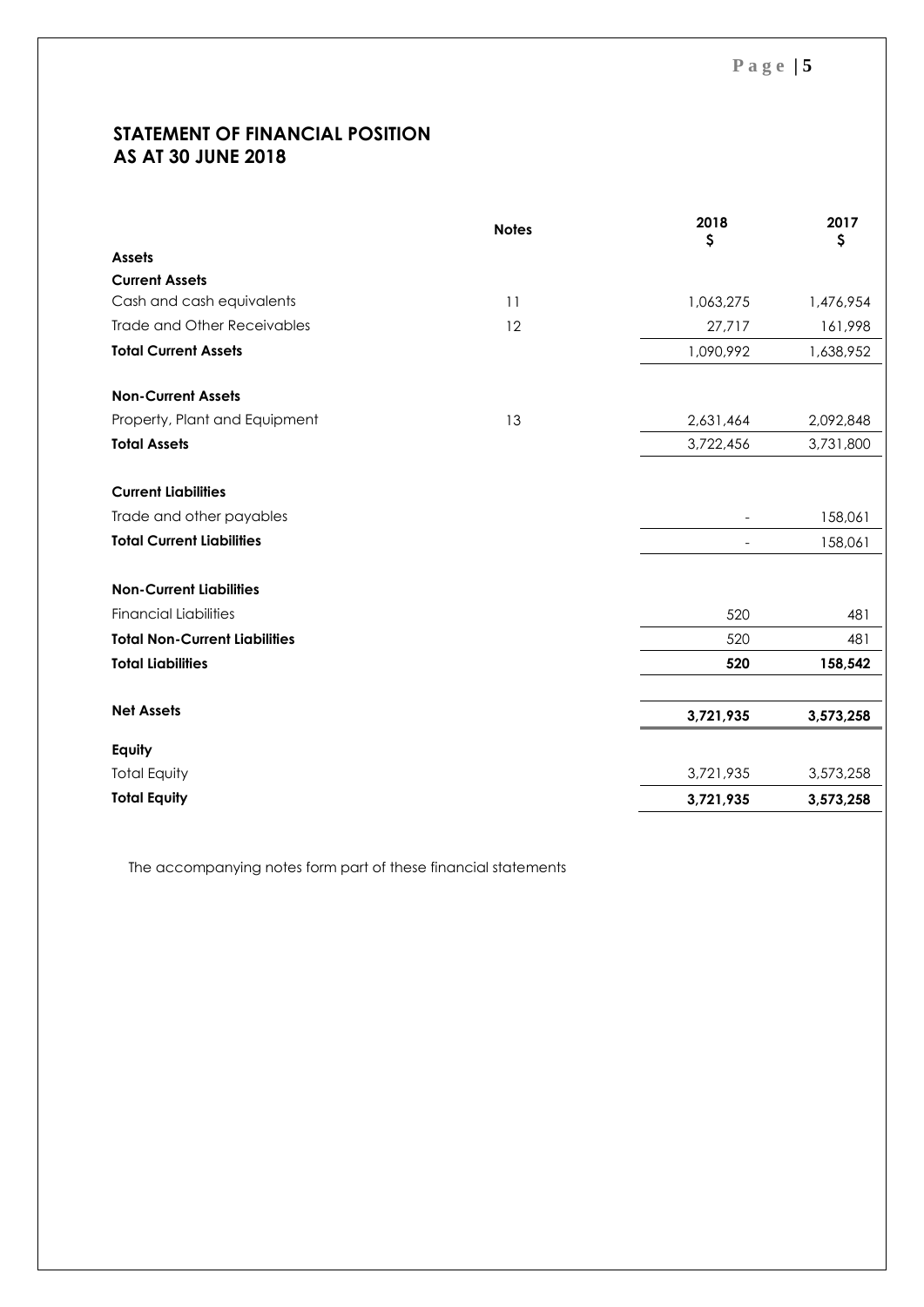### **NOTE 1: STATEMENT OF SIGNIFICANT ACCOUNTING POLICIES**

### **Basis of Preparation**

The committee have prepared the financial statements on the basis that the association is a nonreporting entity because there are no users dependent on general purpose financial reports. The financial report is therefore a special purpose financial report that has been prepared in order to meet the requirements of the *Corporations Act 2001*. The financial report has been prepared in accordance with the mandatory Australian Accounting Standards applicable to not for profit entities reporting under the *Corporations Act 2001* and the significant accounting policies disclosed below which the committee have determined are appropriate to meet the needs of members. Such accounting policies are consistent with the previous unless stated otherwise.

The financial statements have been prepared on cash basis and are based on historical costs unless otherwise stated in the notes. The material accounting policies that have been adopted in the preparation of this report are as follows:

### **(a) Going Concern**

The financial report of the association have been prepared on a going concern basis.

### **(b) Cash and Cash Equivalents**

Cash and cash equivalents includes cash on hand, deposits held at call with banks, other short-term highly liquid investments with original maturities of three months or less, and bank overdrafts. Bank overdrafts are shown within short-term borrowings in current liabilities on the statement of financial position.

### **(c) Employee Benefits**

Provision is made for the association's liability for employee benefits arising from services rendered by employees to balance date. Employee benefits that are expected to be settled within one year have been measured at the amounts expected to be paid when the liability is settled, plus related on-costs. Employee benefits payable later than one year have been measured at the present value of the estimated future cash outflows to be made for those benefits.

#### **(d) Property, Plant and Equipment**

Each class of property, plant and equipment is carried at cost or fair value as indicated less, where applicable, any accumulated depreciation and impairment losses.

### **(e) Borrowing Costs**

Borrowing costs directly attributable to the acquisition, construction or production of assets that necessarily take a substantial period of time to prepare for their intended use or sale, are added to the cost of those assets, until such time as the assets are substantially ready for their intended use of sale. All other borrowing costs are recognised in income in the period in which they are incurred.

#### **(f) Revenue and Other Income**

Revenue is measured at the fair value of the consideration received or receivable after taking into account any trade discounts and volume rebates allowed. Any consideration deferred is treated as the provision of finance and is discounted at a rate of interest that is generally accepted in the market for similar arrangements. The difference between the amount initially recognised and the amount ultimately received is interest revenue.

Revenue from the sale of goods is recognised at the point of delivery as this corresponds to the transfer of significant risks and rewards of ownership of the goods and cessation of all involvement in those goods.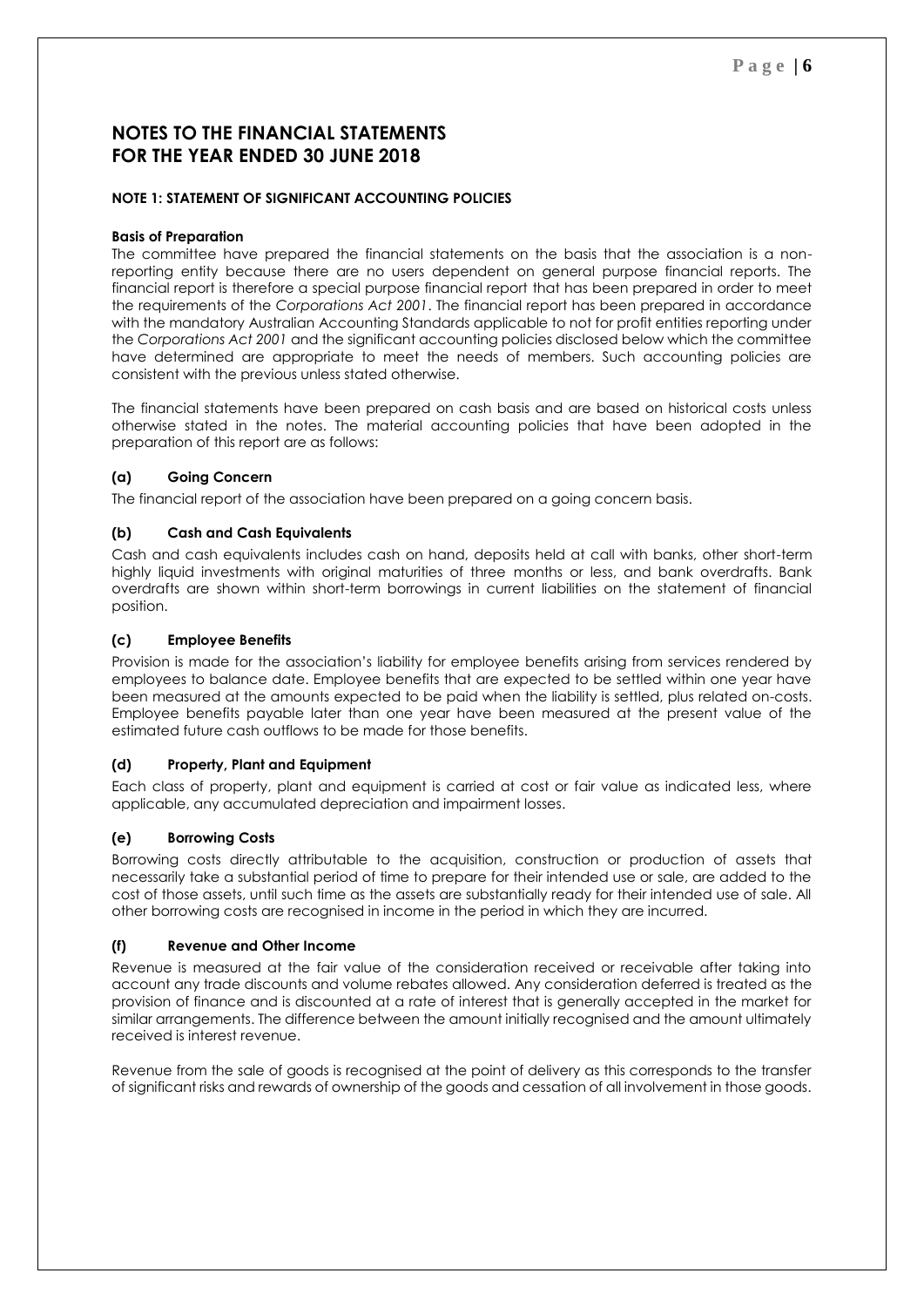### **NOTE 1: STATEMENT OF SIGNIFICANT ACCOUNTING POLICIES (continued)**

Interest revenue is recognised using the effective interest rate method, which, for floating rate financial assets is the rate inherent in the instrument. Dividend revenue is recognised when the right to receive a dividend has been established.

Revenue recognition relating to the provision of services is determined with reference to the stage of completion of the transaction at reporting date and where outcome of the contract can be estimated reliably. Stage of completion is determined with reference to the services performed to date as a percentage of total anticipated services to be performed. Where the outcome cannot be estimated reliably, revenue is recognised only to the extent that related expenditure is recoverable. All revenue is stated net of the amount of goods and services tax (GST).

### **(g) New Accounting Standards for Application in Future Periods**

The AASB has issued new, revised and amended standards and interpretations that have mandatory application dates for future reporting periods and which the association have decided not early adopt. The association do not anticipate early adoption of any of the reporting requirements would have any material effect on the association's financial statements.

*These notes should be read in conjunction with the attached Audit Report.*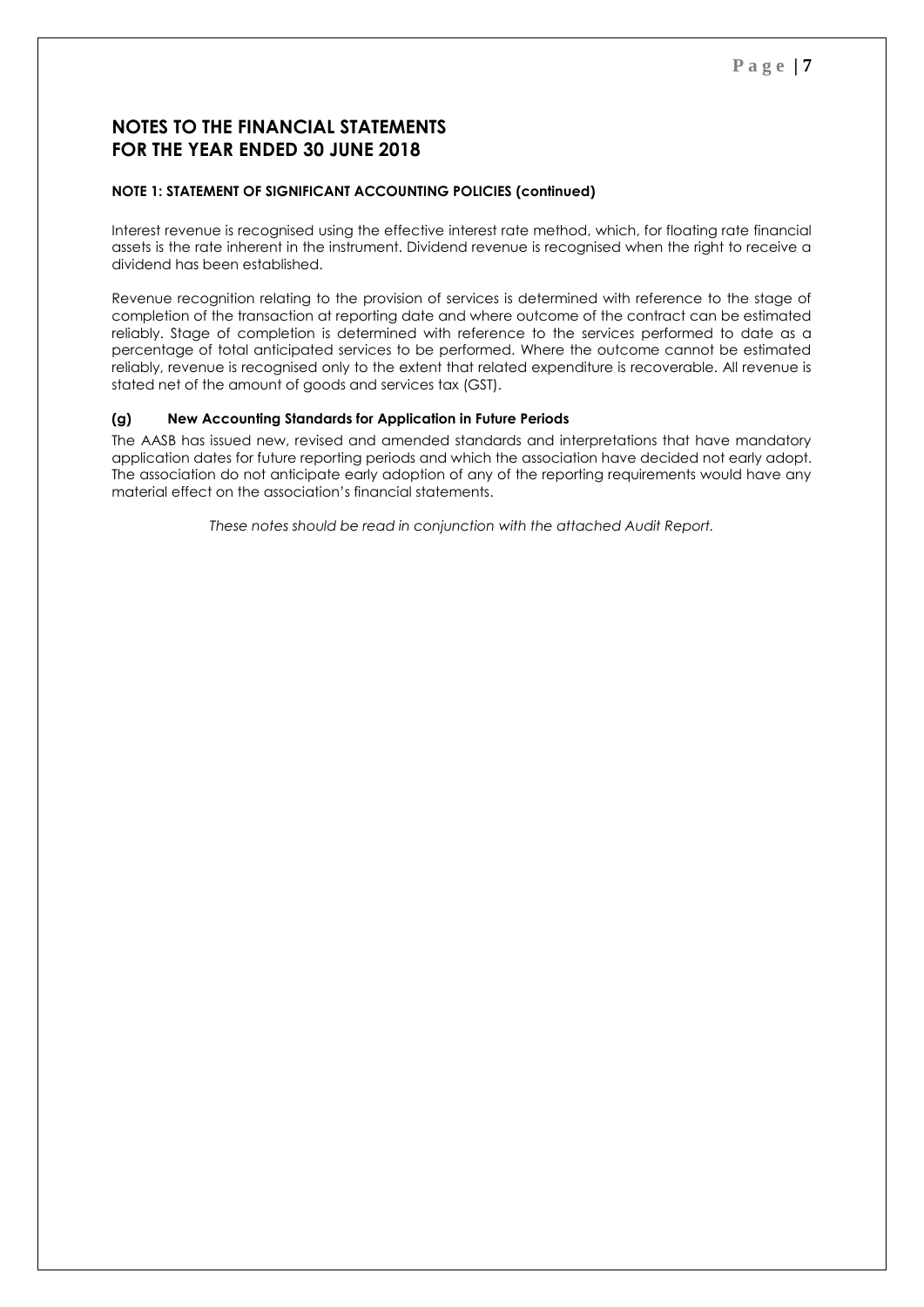### **NOTE 2: REVENUES**

|                                                         | 2018<br>\$ | 2017<br>\$      |
|---------------------------------------------------------|------------|-----------------|
| <b>Sales Revenue</b>                                    |            |                 |
| Offerings at Gurdwara Sahib                             | 420,394    | 403,900         |
| Offerings private residences                            | 31,397     | 19,517          |
| <b>Government Grants Received</b>                       | 25,359     | 5,676           |
| Membership Income                                       | 10,680     | 10,346          |
| <b>Community Relief Funds</b>                           | 11,290     | 5,835           |
| Sale of Excess Langar Provision                         |            | 2,028           |
| <b>Cultural Events Income</b>                           | 27,885     | 21,916          |
| Rental Income (Senior Day Care)                         | 7,546      | 7,238           |
| Gianiji House Rental                                    | 18,200     |                 |
|                                                         | 552,751    | 476,456         |
| <b>Other Revenue</b>                                    |            |                 |
| Donation Income                                         | 59,157     | 47,448          |
| Interest Received                                       | 23,492     | 29,703          |
|                                                         | 82,649     | 77,151          |
|                                                         | 635,400    | 553,607         |
|                                                         |            |                 |
| <b>NOTE 3: CULTURAL/RELIGIOUS ACTIVITY EXPENSES</b>     |            |                 |
| Sikh Heritage Trail                                     | 25,943     |                 |
| MRTA - SAWA Radio Cost                                  | 4,338      | 6,355           |
| <b>Adenia Park Function</b>                             | 556        | 2,100           |
| Senior Day Centre                                       | 10,600     | 9,500           |
| Seniors Picnic Trips<br>History Teachers Association WA | 3,500      | 2,636<br>10,000 |
| SYA Youth Leadership Program                            | 250        | 1,000           |
| <b>Mela 2018</b>                                        | 33,295     | 24,136          |
| Other Cultural/Religious Costs                          | 2,925      | 2,920           |
| <b>Total Cultural/Religious Activity Expenses</b>       | 81,407     | 58,647          |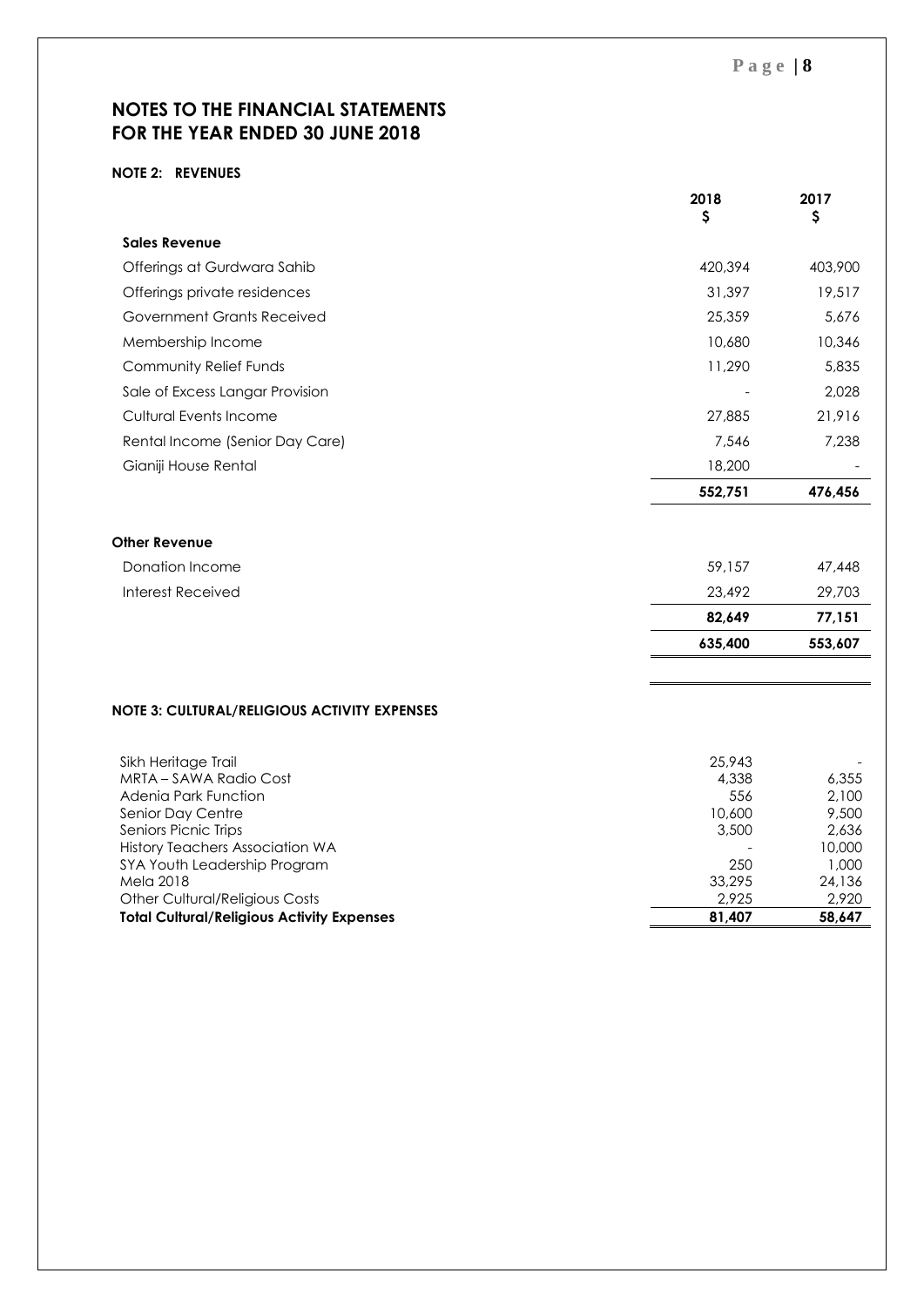# **P a g e | 9**

## **NOTES TO THE FINANCIAL STATEMENTS FOR THE YEAR ENDED 30 JUNE 2018**

|                                                  | 2018<br>\$ | 2017<br>\$ |
|--------------------------------------------------|------------|------------|
| <b>NOTE 4: DONATIONS/GIFTS GIVEN</b>             |            |            |
| Siropas                                          | 12,962     | 5,158      |
| Annual Sikh Games/Sports Expenses                | 27,761     | 24,458     |
| <b>Other Donations</b>                           | 10,629     | 11,059     |
| <b>Total Donations/Gifts Given</b>               | 51,352     | 40,675     |
| <b>NOTE 5: GENERAL EXPENSES</b>                  |            |            |
| Palki Vehicle Expenses                           | 2,796      |            |
| Punjabi School                                   | 760        | 670        |
| Miscellaneous Expenses                           | 183        | 2,921      |
| <b>Books &amp; Periodicals</b>                   | 1,420      |            |
| <b>Expenses against Grants</b>                   | 4,545      |            |
| <b>Total General Expenses</b>                    | 9,704      | 3,591      |
| <b>NOTE 6: GARANTHI HOUSE COSTS</b>              |            |            |
| Telephone                                        | 1,014      | 1,360      |
| Electricity                                      | 1,525      | 1,499      |
| <b>Total Granthi House Costs</b>                 | 2,539      | 2,859      |
| <b>NOTE 7: NEW EQUIPMENT EXPENSE</b>             |            |            |
| Other Minor Equipment (less & more than \$1,000) | 10,389     | 10,391     |
| <b>Total New Equipment Expense</b>               | 10,389     | 10,391     |
| <b>NOTE 8: PLANNING EXPENSES</b>                 |            |            |
| <b>Planning Expenses</b>                         | 16,345     | 16,580     |
| <b>Total Planning Expenses</b>                   | 16,345     | 16,580     |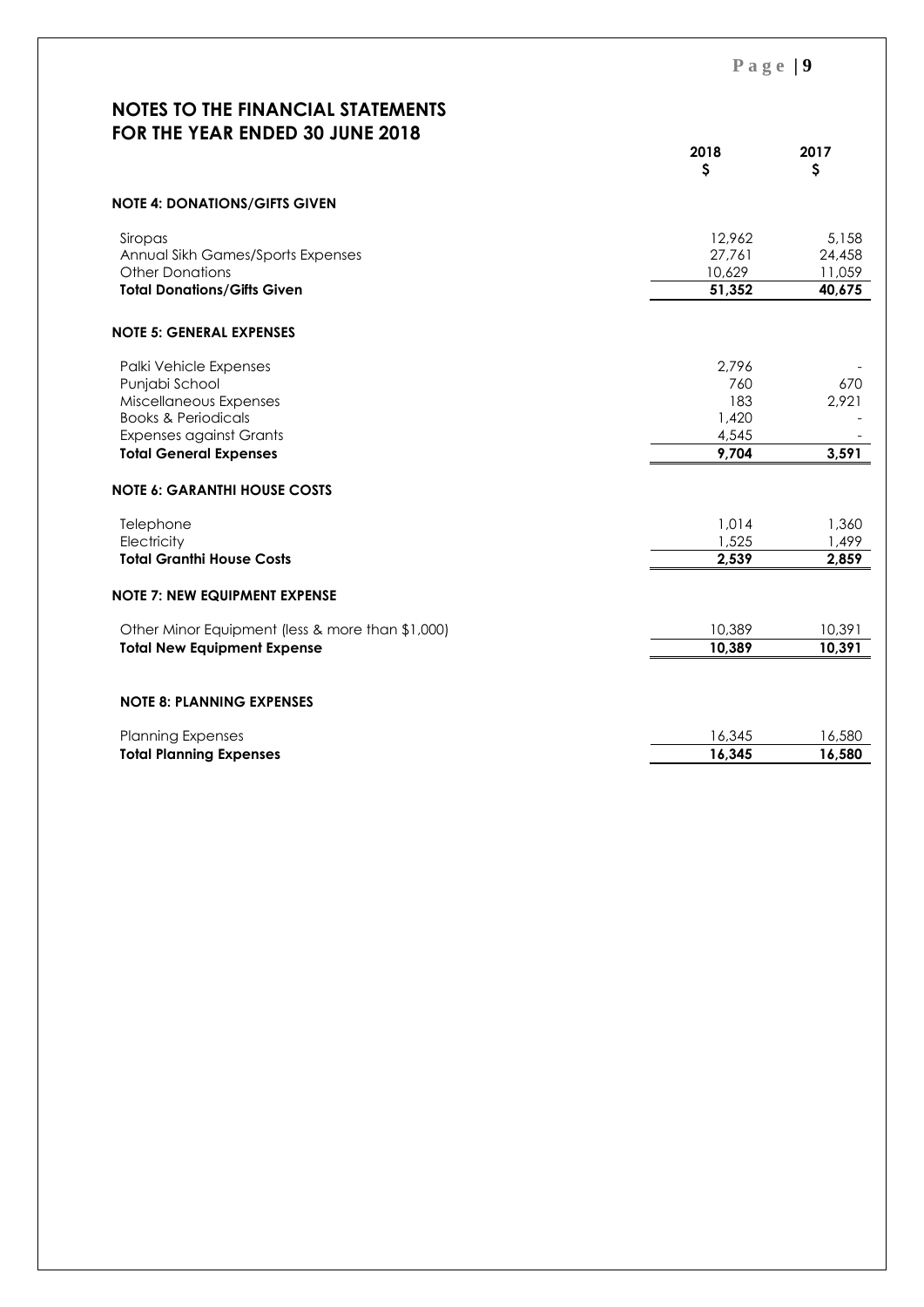|                                                        | 2018<br>\$    | 2017<br>\$      |
|--------------------------------------------------------|---------------|-----------------|
| <b>NOTE 9: REPAIRS &amp; MAINTENANCE</b>               |               |                 |
| Gardens Planting & Upkeep                              | 15,422        | 25,895          |
| Main Building R&M                                      | 15,442        | 10,395          |
| R&M Equipment                                          | 18,323        | 12,659          |
| <b>Building Cleanings</b>                              | 37,130        | 33,817          |
| Pest Control<br><b>Total Repairs &amp; Maintenance</b> | 900<br>87,217 | 1,300<br>84,066 |
|                                                        |               |                 |
| <b>NOTE 10: WAGES</b>                                  |               |                 |
| Granthi Wages                                          | 66,400        | 49,843          |
| Kitchen Wages                                          | 8,100         | 4,200           |
| Punjabi School Wages                                   | 7,320         | 4,800           |
| <b>Total Wages &amp; Superannuation</b>                | 81,820        | 58,843          |
| <b>NOTE 11: CASH AND CASH EQUIVALENTS</b>              |               |                 |
| Cash on Hand (Bank Accounts)                           | 553,141       | 400,964         |
| <b>Bank Term Deposit</b>                               | 509,945       | 1,075,107       |
| Petty Cash                                             | 188           | 883             |
|                                                        | 1,063,274     | 1,476,954       |
| <b>Cash Reconciliation</b>                             |               |                 |
| Cash and Cash Equivalents                              | 1,063,274     | 1,476,954       |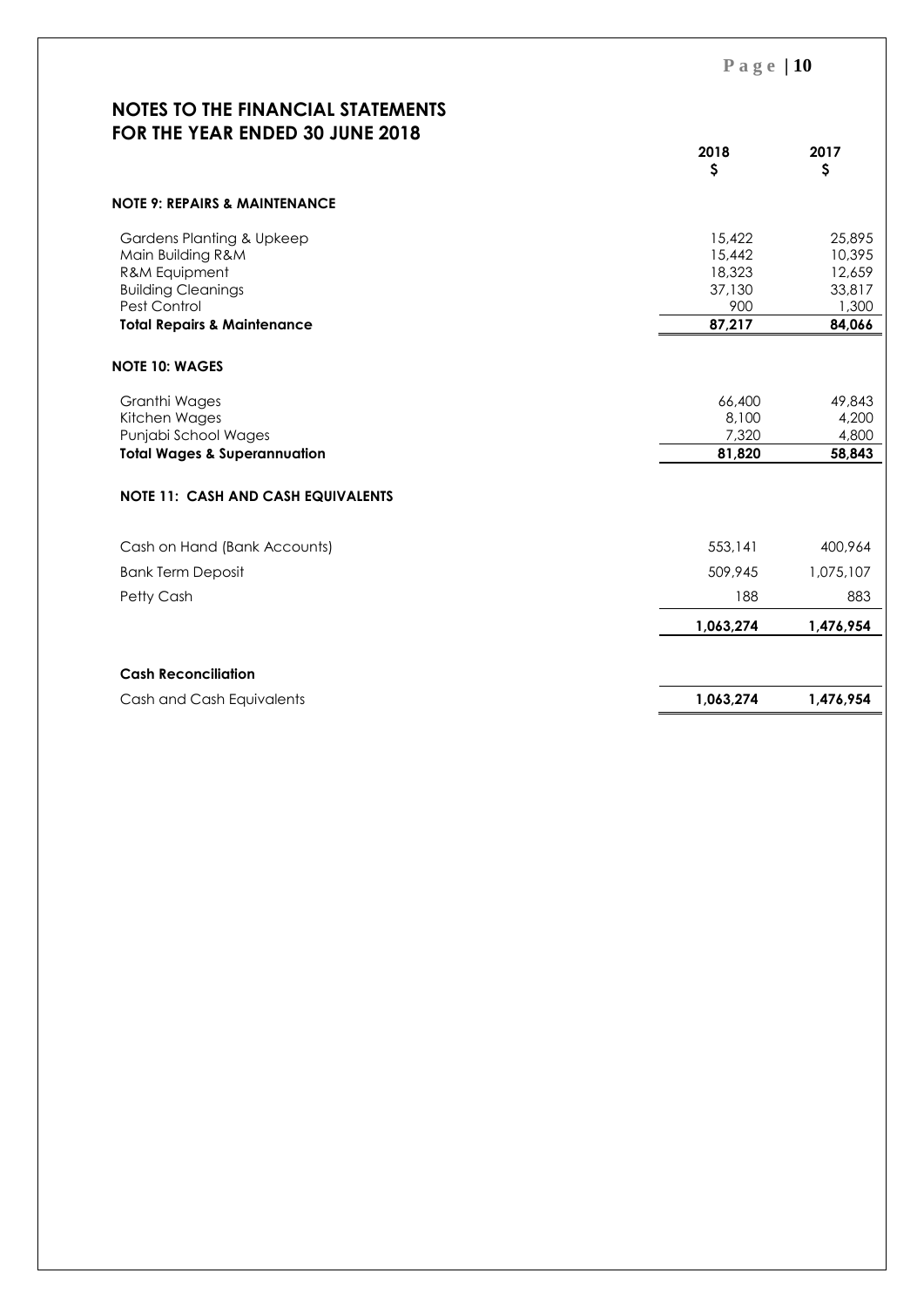| <b>NOTES TO THE FINANCIAL STATEMENTS</b><br>FOR THE YEAR ENDED 30 JUNE 2018 |            |            |  |
|-----------------------------------------------------------------------------|------------|------------|--|
|                                                                             | 2018       | 2017       |  |
| <b>NOTE 12: TRADE AND OTHER RECEIVABLES</b>                                 | \$         | \$         |  |
| Current                                                                     |            |            |  |
| ATO Net Receivable (GST)                                                    | 27,717     |            |  |
| <b>Other Historical</b>                                                     |            | 161,998    |  |
| <b>Total Trade and Other Receivables</b>                                    | 27,717     | 161,998    |  |
| <b>NOTE 13: PROPERTY, PLANT &amp; EQUIPMENT</b>                             |            |            |  |
| <b>Plant &amp; Equipment</b>                                                |            |            |  |
| Land at Cost                                                                | 381,393    | 381,393    |  |
| <b>Building at Cost</b>                                                     | 1,270,804  | 1,270,804  |  |
| Less Accumulated Depreciation                                               | (317,613)  | (285, 843) |  |
| Plant & Equipment                                                           | 249,049    | 221,267    |  |
| Less Accumulated Depreciation                                               | (190, 575) | (172, 565) |  |
| <b>Building Improvements</b>                                                | 760,842    | 751,834    |  |
| Less Accumulated Depreciation                                               | (130, 750) | (109, 473) |  |
| Kitchen Extension                                                           | 580,911    |            |  |
| Motor Vehicle                                                               | 40,138     | 40,138     |  |
| Less Accumulated Depreciation                                               | (12, 735)  | (4,707)    |  |
| <b>Total Property, Plant &amp; Equipment</b>                                | 2,631,464  | 2,092,848  |  |

**P a g e | 11**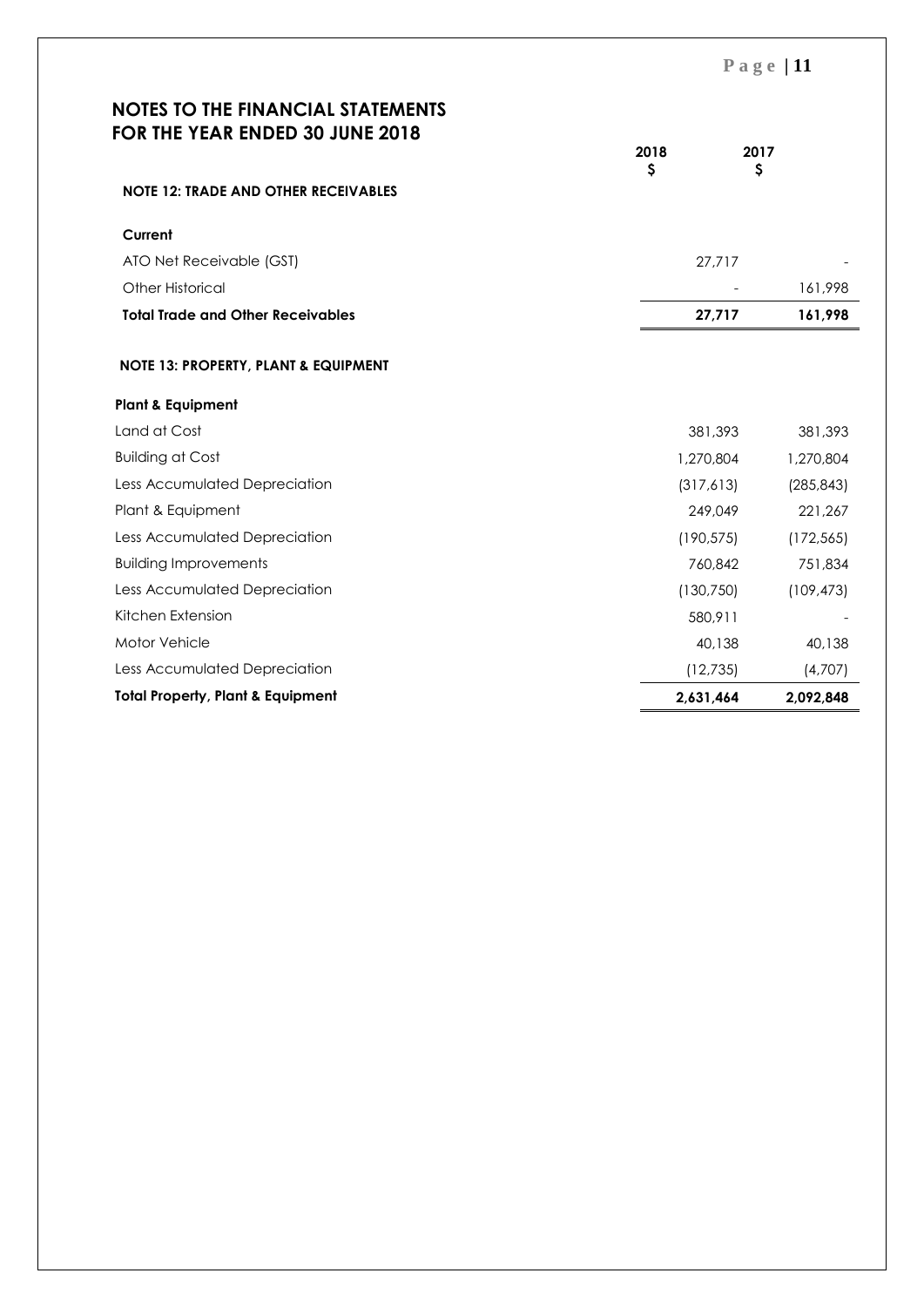### **INDEPENDENT AUDITOR'S REPORT TO THE COMMITTEE AND MEMBERS OF THE SIKH ASSOCIATION OF WESTERN AUSTRALIA INC**

### **Report on the financial report**

A complete review has been made of the special purpose financial report, comprising the balance sheet; income statement; and any applicable accompanying notes, as provided by the Sikh Association of WA Inc., for the year ended 30 June 2018.

### **Sikh Association of WA's Responsibility for financial report**

The President and the Committee of the Sikh Association of WA Inc. are responsible for the preparation and fair presentation of the financial report, and have determined that the financial report is in accordance with the Accounting Standards, the *Corporations Act 2001* (as is applicable to a Not for Profit Entity), and the Association's Constitution/ AGM minutes. The responsibilities of the Sikh Association of WA Inc also includes establishing and maintaining internal controls relevant to the preparation and fair presentation of the financial statement, ensuring that it is free from any material misstatements.

### **Auditor's Responsibility**

Our responsibility is to express an opinion based on the Certified Financial Statement and the supplied evidences to vouch for all material amounts stated on the face Annual Report. We have conducted the audit in accordance with the Australian Auditing Standards (as applicable for a not for profit entity) and the AGM Minutes/Constitution presented and duly accepted by the members of the association at the previous AGM. Both require that we comply with the ethical requirements relating to Audit Engagements and plan and perform our audit to obtain reasonable assurance as to whether income/expenses are not materially misstated and within the guidelines of the associations Constitution/AGM Minutes.

An audit involves performing procedures to obtain audit evidence about the amounts and disclosures in the financial report. The procedures selected depend on the auditor's judgement, including the assessment of the risks of material misstatement of the financial report, whether due to fraud or error. In making those risk assessments, the auditor considers internal control relevant to the entity's preparation and fair presentation of the financial report in order to design audit procedures that are appropriate in the circumstance, but not for the purpose of expressing an opinion on the effectiveness of the entity's internal control. An audit also includes evaluating the appropriateness of accounting policies used and the reasonableness of accounting estimates (if any) made by the entity.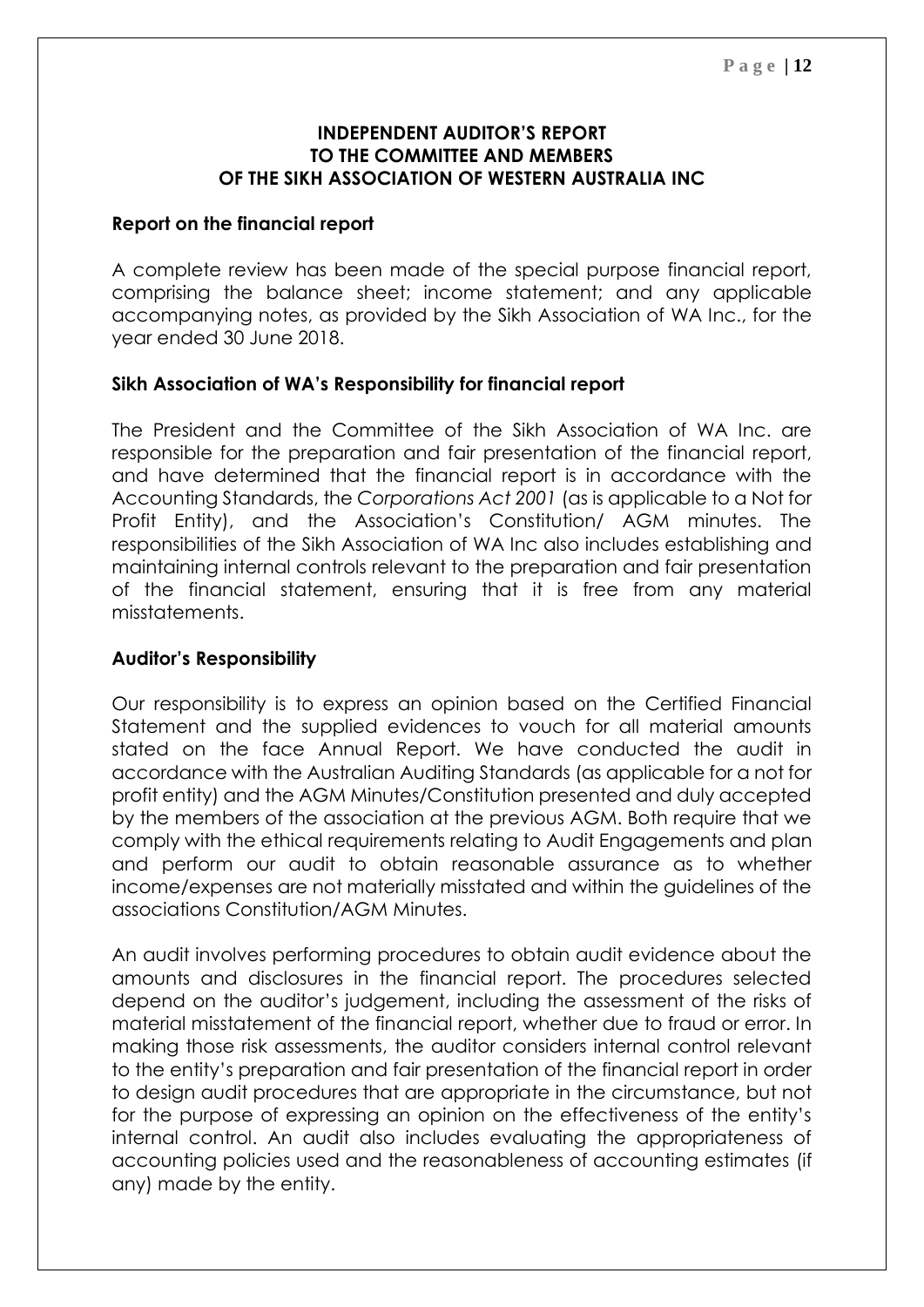Our audit did not involve an analysis of the prudence of decisions made by the president and/or committee, nor did we advise on changes that needed to be made to note disclosures. We have however, assessed the disclosures against the constitution/AGM minute requirements and have advised on any opinion within this report.

### **Emphasis of Matter**

The below listed item is reported as an emphasis of matter in the financial report. We consider it necessary to draw users' attention to particular matter presented in the financial report, in the auditor's judgement, is of such importance that it is fundamental to users' understanding of the financial report.

### **Offerings Income**

Proceeds from offerings are a significant source of revenue for the Sikh Association of WA. The Sikh Association of WA has determined that it is appropriate to continue using its current control of accounting for these monies, in a matter that ensures minimal misstatement and unethical behaviour. We believe the best practices and procedures have been adopted in handling the proceeds from offerings. However, due to our audit opinion being based on evidencing the financial report and not on the appropriateness of internal control, we are unable to vouch for the revenue earned from such proceeds. We, therefore, are unable to express an opinion as to whether proceeds from offerings, which the association obtained during the financial year, are complete.

### **Auditor's Opinion**

In our opinion, except for the effects of the above listed emphasis of matter, the remaining sections of the financial report presents a true and fair view of the Sikh Association of WA's financial position as at 30 June 2018.

Harpreet Singh (CPA) **Harveer Singh (CPA) Dated2nd September 2018 Dated2nd September 2018**

Please note to ensure transparency, we have completely restructured the financial report to allow for user friendliness.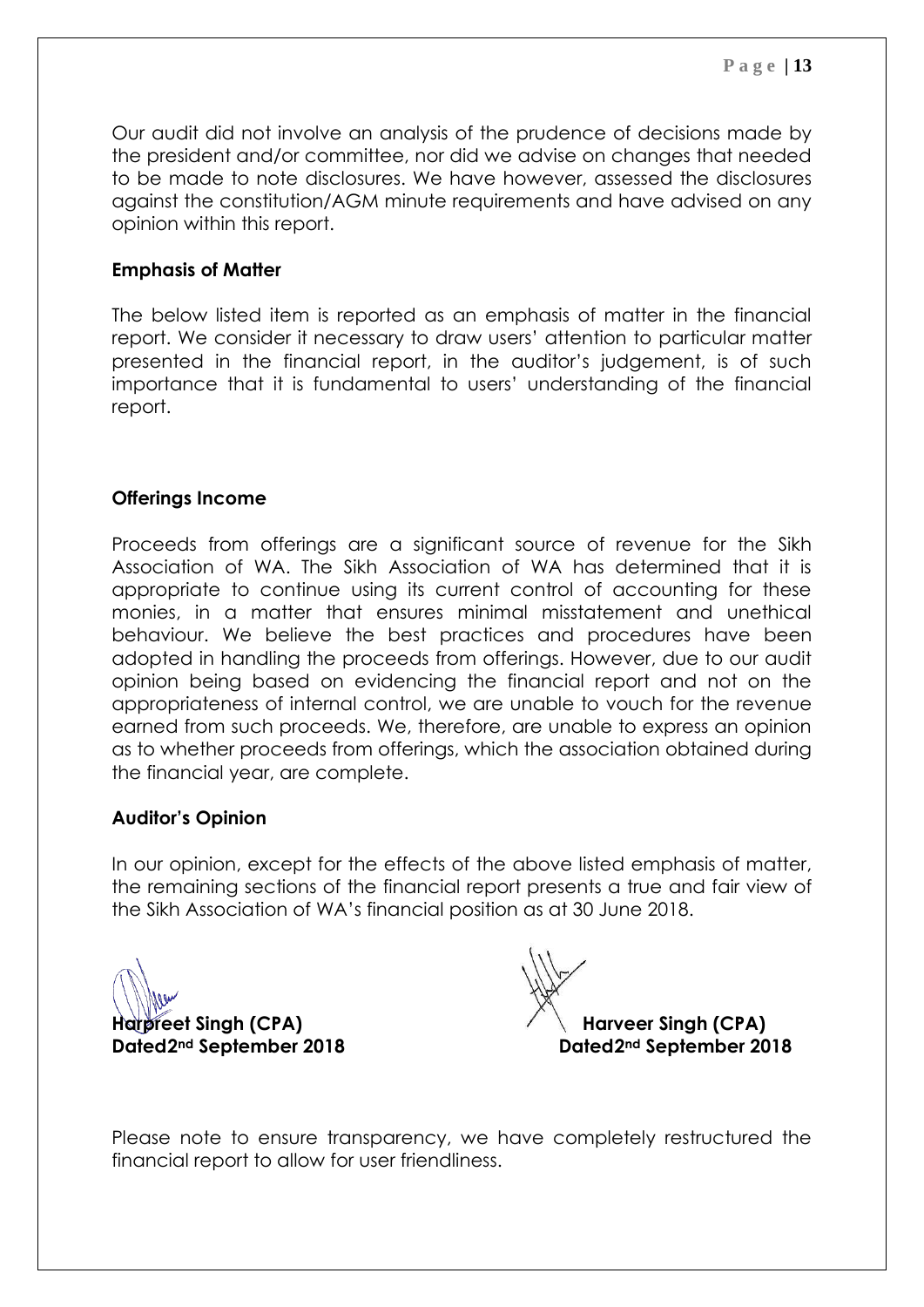**P a g e | 1**

**ATTACHMENT 5**

## **REPORT ON ACTIVE/CURRENT RESOLUTIONS**

| <b>AGM</b> | <b>RES</b><br><b>NO</b> | <b>RESOLUTION</b>                                                                                                                                                                                                                                                                                                                                                     | <b>STATUS</b>                                                                               |
|------------|-------------------------|-----------------------------------------------------------------------------------------------------------------------------------------------------------------------------------------------------------------------------------------------------------------------------------------------------------------------------------------------------------------------|---------------------------------------------------------------------------------------------|
| 2017       | 6.2.3                   | Resolution:<br>It was suggested to include the word<br>"fixed" with lump sum, which was<br>accepted by the proposer and<br>seconder.                                                                                                                                                                                                                                  | The Project is in<br>progress refer to<br>report appearing at<br><b>Attachment 6</b>        |
|            |                         | That the EXCO decision to<br>Ť<br>award contract to Schearer<br>Projects at a lump sum fixed<br>price of \$1,036,193 be<br>endorsed.                                                                                                                                                                                                                                  |                                                                                             |
|            |                         | That additional \$400,000 (the<br>Ιi<br>total cost now being \$1.2m) be<br>allocated for the completion of<br>the project.                                                                                                                                                                                                                                            |                                                                                             |
|            |                         | Proposer:<br>Prem Singh Judge<br>Seconder:<br>Gurdarshan Singh Kailey<br>Against: 8<br>Favour: 57<br>Carried with majority vote                                                                                                                                                                                                                                       |                                                                                             |
|            | 6.2.4.                  | Resolution:<br>That the additional fire hydrants be installed at<br>an estimated cost of \$60,000 as a matter of<br>priority.<br>Proposer: Prem Singh Judge<br>Seconder: Paramjit Singh Nagra<br>Carried unanimously                                                                                                                                                  | The Project has<br>been completed<br>refer to report<br>appearing at<br><b>Attachment 6</b> |
| 2017       | 6.3.1.                  | Resolution<br>SAWA moves that an annual event be<br>organised each year by SAWA exco at Kings<br>Park – War memorial to commemorate Indian<br>Anzac Nain Singh Sailani and Sikh Anzacs. A<br>one off dedicated event for installation of a<br>memorial plaque be held in 2018<br>Proposer: Tarun Preet Singh<br>Seconder: Satinder Singh Samra<br>Carried unanimously | Active.<br>The annual event<br>was held on 2 <sup>nd</sup> June<br>2018                     |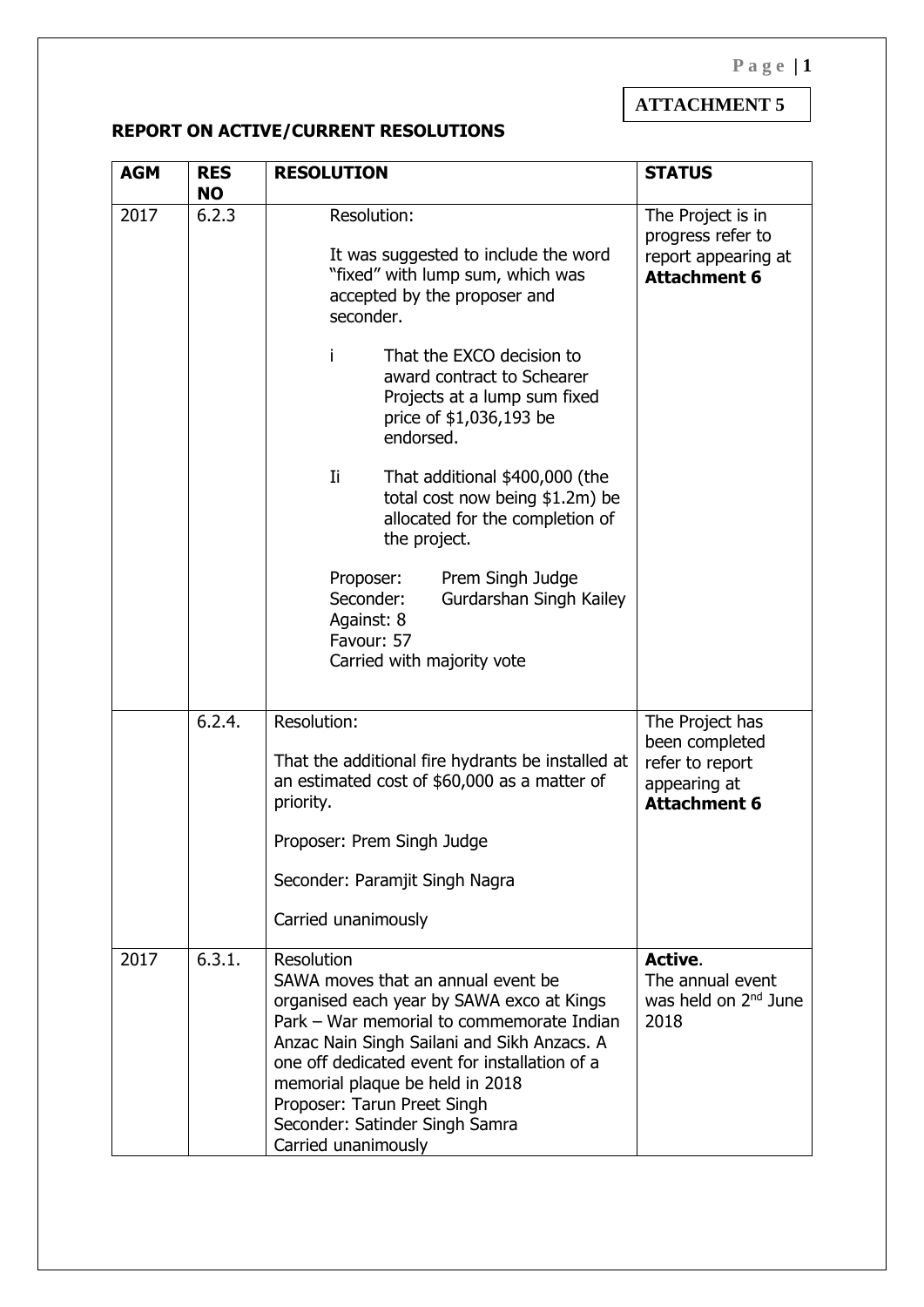| 2017 | 6.4.1. | Resolution:<br>That the EXCO is directed to constitute a<br>Working Group to prepare a submission to the<br>state government to introduce Punjabi<br>language in schools. The Working Group to be<br>established no later than 31 October 2017.<br>Proposer: Amarjit Singh Pabla<br>Seconder: Tarun Preet Singh<br><b>Carried Unanimously</b> | In progress. Refer to<br>report appearing at<br><b>Attachment 6</b> |
|------|--------|-----------------------------------------------------------------------------------------------------------------------------------------------------------------------------------------------------------------------------------------------------------------------------------------------------------------------------------------------|---------------------------------------------------------------------|
|------|--------|-----------------------------------------------------------------------------------------------------------------------------------------------------------------------------------------------------------------------------------------------------------------------------------------------------------------------------------------------|---------------------------------------------------------------------|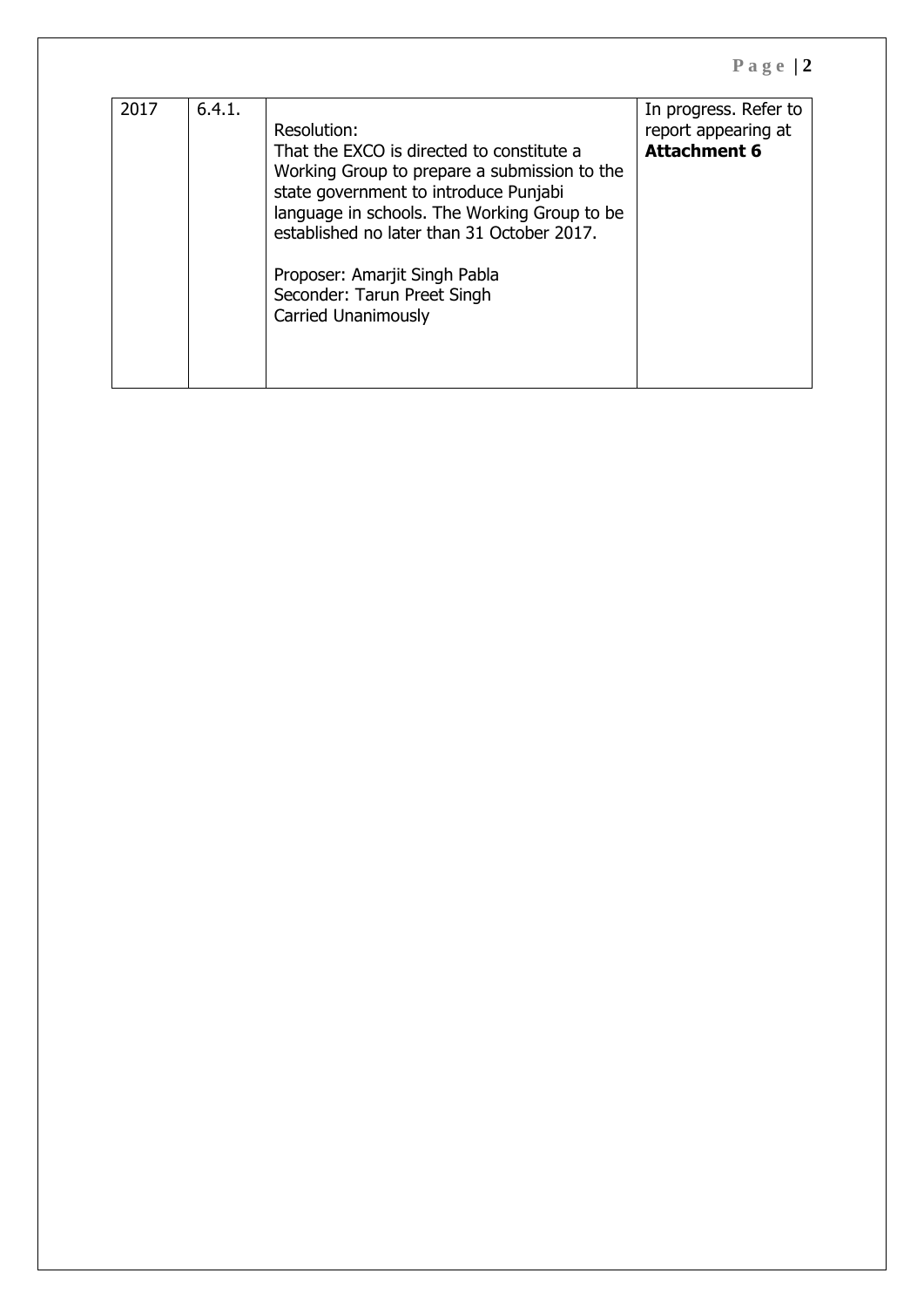**ATTACHMENT 6**

# **REPORT ON ACTIVE RESOLUTIONS**

### **Resolution 6.2.3 of 30th September 2017 - EXCO's Kitchen and Wash Area Building Project**

EXCO formed a Sub Committee comprising of:

- 1. Gurdarshan Singh Kailley,
- 2. Prem Judge,
- 3. Paramjit Nagra,
- 4. Jagdish Gill and
- 5. Ranjit Singh

The following are Technical Advisors for their expertise:

- 6. Deedar Singh Cheema,
- 7. Parvendar Singh and
- 8. Jaginder Singh (Joe).

SAWA Kitchen & Building Extension committee is pleased to inform the Sangat that work under this budget is progressing well and is within the approved amount in spite of numerous additional requirements imposed by our Shire. To ensure complete safety and integrity of the new extensions additional earthworks were undertaken to remove old tree roots and debris from the building footprint. Structural changes were also carried out at various stages as recommended by our Structural Consultants.

Work on the 1st floor addition is in progress and by the time this report reaches you we should have the roof cover in place. To date a sum of \$700,000.00 approximately has been paid to the builder.

Further expense of \$ 500,000 approximately will be spent by completion hopefully by the end of Building Extension project (expected completion Late 2018).